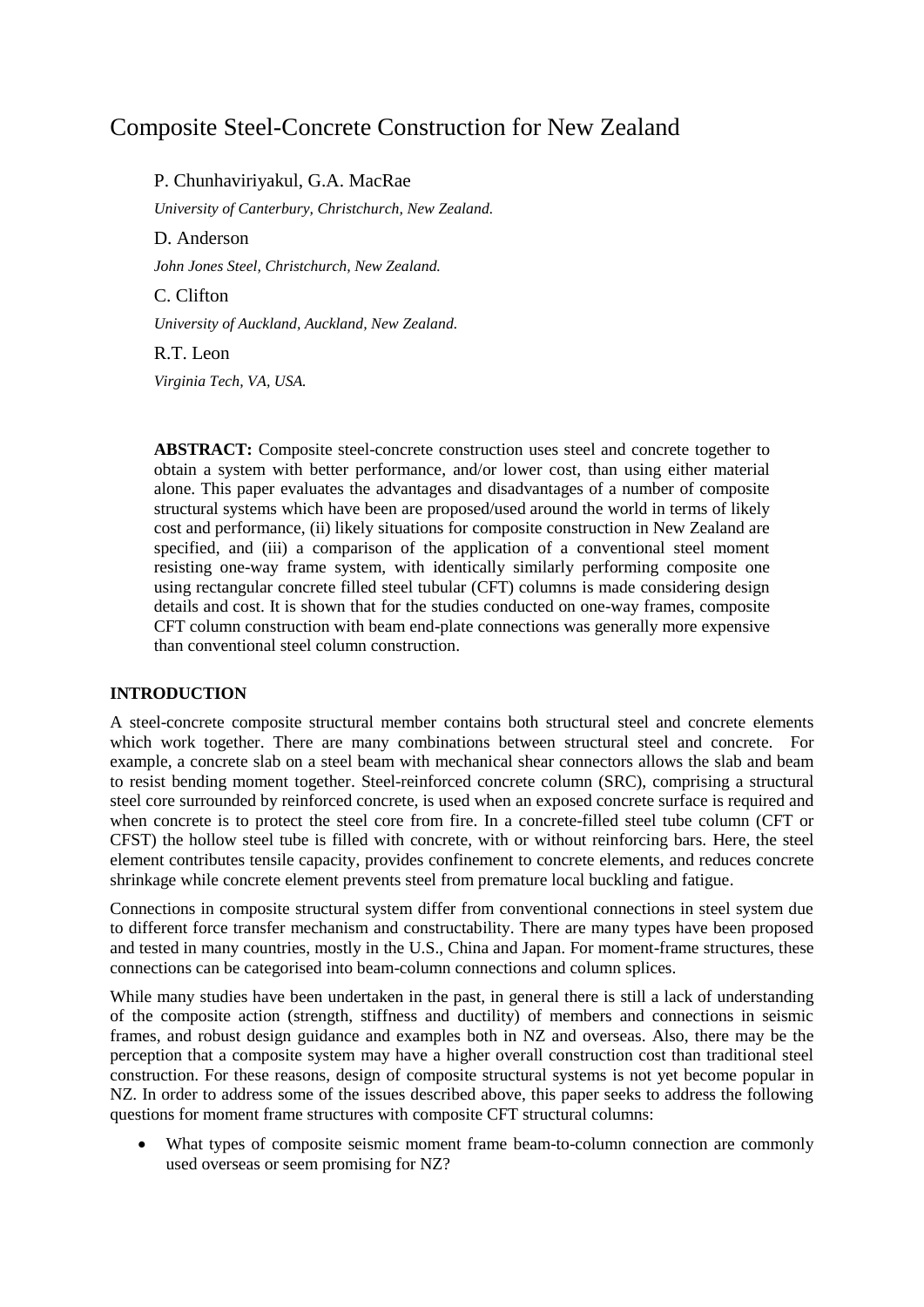- How does the cost of a moment frame with CFT columns compare to a similar frame with steel columns?
- What other factors, not included in the study above, are likely to effect the relative economy of frames with and without composite columns?

### **LITERATURE SUMMARY**

The first study of steel-concrete composite members began as early as 1908 at Columbia University [\(Viest, Colaco et al. 1997\)](#page-29-0). The combined material strength was not appreciated in the early days and the design concept considered two individual materials by either conservatively neglecting the contribution from one or another or by adding them separately. An early composite beam system that gained popularity was a concrete slab on steel beam with mechanical shear connectors. Later, other composite forms including concrete filled steel tube (CFT) construction where concrete is placed in a hollow steel member, reinforced-concrete steel (RCS) construction with RC columns and steel beams, and construction with steel-reinforced concrete (SRC) columns (ref), became popular. SRC columns involves with steel members surrounded by concrete. This paper concentrates on CFT construction.

In high rise building construction, CFT construction allows efficient rapid staged construction. Steel tubes are usually erected on construction site, and connected to beams before concrete is placed inside the tubes. Steel workers can erect the steel tube frame a few levels ahead of the concrete work. The steel tubes alone are designed to carry dead and construction loads associated with the construction sequence.

Steel tubes of CFT columns must be provided with vent holes at the bottom to avoid steam pressure built up inside the CFT column in the event of fire. The same hole is also used to drain residual water before concrete pouring. Corus (2002) recommended two-20mm diameter holes diametrically opposite to each other, at top and bottom of every storey heights are sufficient. Attention is to be paid to ensure the holes are not blocked by subsequent construction.

### **Concrete filled steel tubular (CFT) construction**

Studies on CFT in Japan began as early as 1960. Also, significant studies were conducted as part of the fifth phase of U.S.-Japan Cooperative Research Programme in 1993 (Goel, 1998) which included projects on CFT column systems. Some advantages of the CFT column system have been described by [\(Morino and Tsuda 2003\)](#page-29-1) as:

- Premature local buckling of steel tube is delayed and strength degradation is moderate due to the restraining effect from concrete.
- Concrete can develop higher compressive strength due to confining effect from the steel tube.
- Strength degradation of concrete is not so severe due to spalling is prevented by steel tube.
- Creep and drying shrinkage of concrete infill is smaller than conventional exposed concrete.
- Steel element in CFT is well plastified due to the outermost location in the section.
- Concrete improves fire resistance of the steel tube.
- No concrete formwork or reinforcing bars are required. Hence labour, construction time, and cost are reduced.
- Construction site is cleaner and produces less waste.
- Concrete in CFTs can be easily crushed and separated from steel tube. Hence both materials can be entirely recycled.

### *Axially loaded CFT members*

The compressive strength of short CFT compression members is higher than squash load of concrete column due to confinement provided by steel tube. An ineffective confining area in a rectangular CFT column makes the confining effect smaller than for a circular CFT column. AISC360 (2010) considers this by using a  $C_2$  parameter (average stress for rectangular stress block) equal to 0.95 for circular sections and 0.85 for rectangular ones. This difference is not reflected in NZS3101 (2006). Also, for short CFT columns, the axial strength is governed by the local buckling of the steel tube while for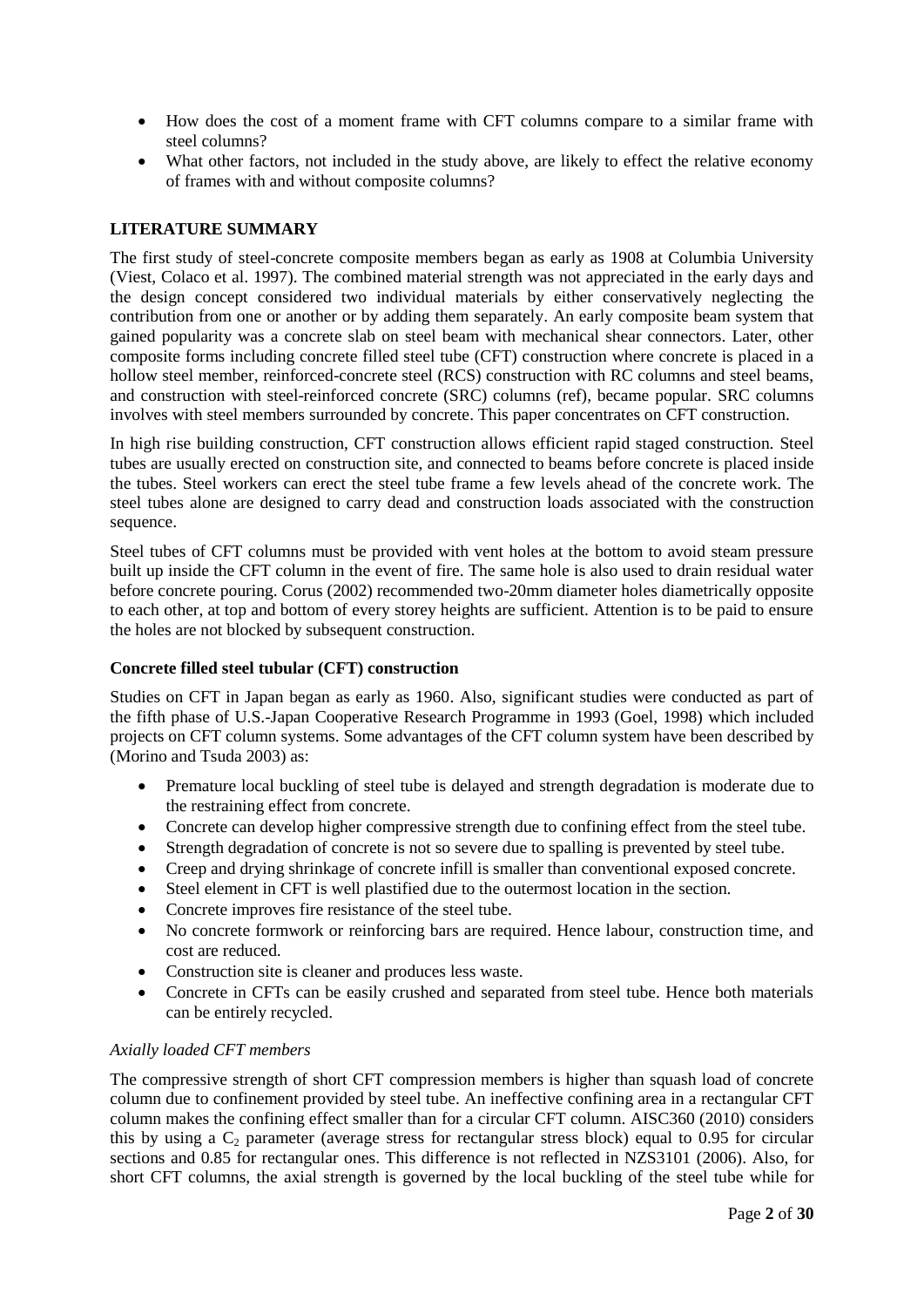slender columns global buckling controls.

An initial axial stiffness of a CFT member can be approximated from the sum of stiffness of two materials. However, if differential longitudinal shrinkage of the concrete occurs, then the stiffness will tend to become closer to that of the steel tube alone.

### *Beam-column CFT members*

The effect of the steel tube providing confinement may increase the flexural strength of the CFT member. Therefore the composite flexural strength is greater than the combined strength of the individual materials combined. A circular CFT column also gains benefits from confinement to a greater extent and has more ductility than a rectangular section.

### **Beam-column joints and connections**

Several methods have been used to connect the beams to the columns in moment-frames (e.g. Alostaz, 1996). CFT joint details can have different levels of fabrication difficulty and stiffness properties. In general, welding the beam directly to the tube skin is quite flexible, while passing a beam through the CFT column is quite rigid.

Concrete infill usually increases the strength of joint panel zone compared to that for a bare steel column alone. This allows a CFT joint to be designed to remain elastic during extreme seismic shaking. It is also possible to locate locations of beam non-linear action away from the joint. This nonlinearity may be a result of beam yielding, or it may be due to low-damage connections which are easily used again after a major earthquake event. Designing low-damage connections in the beam away from the joint and protecting the joint by capacity design, can result in very desirable behaviour. Furthermore, since the joint does not yield, monotonic rather than cyclic tests are required to assess the joint behaviour.

## *Through-beam connections*

Some testing of beams passing through CFT columns has been undertaken (Deirlein 1988; Elremaily and Azizinamini 2001). Here the steel I-shape beam passes through the CFT column through a pre-cut I-shape slot in the tube and it is welded to the tube. These through-beam connections are very stiff and ductile.



*Figure 1. Through-beam connection [\(Elremaily and Azizinamini 2001\)](#page-29-2)*

# *Diaphragm type connections*

Diaphragm type beam-column connections are widely used in Japan and Taiwan in two-way and oneway frames. Often through-diaphragms are used where full penetration butt welds are required in the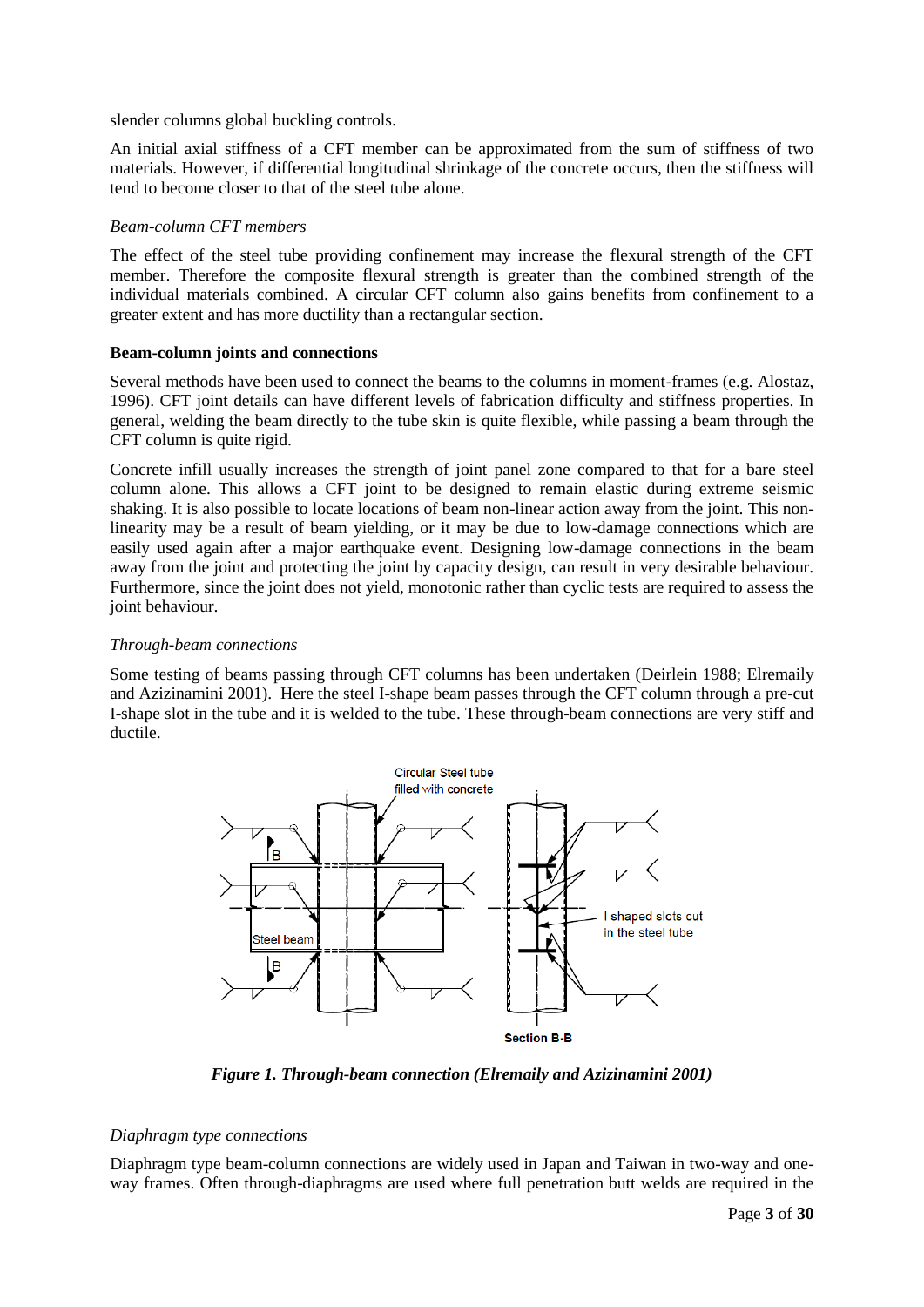column tube either side of each diaphragm. This is not only expensive, but it also provides more opportunities for defects to result in poor behaviour. Internal diaphragms may also be used, but electroslag welding process for completing the final side requires specialist equipment not currently available in NZ and very good quality control for good performance. While it is used overseas (e.g. Taiwan), its performance is not always good. External diaphragms are much more cost effective and do not require the same weld quality, but they do not provide the connection with the concrete that the other methods have. Both internal or through-diaphragms require a hole to allow concrete pouring. The presence of diaphragm inside can interrupt concrete flow and result in poorly compacted concrete under the diaphragm. The problem is not so severe in high rise construction where concrete pump-up method and high slump concrete are used. On the other hand, external diaphragms may be less efficient in terms of force transfer mechanism but that can be offset by the ease of fabrication [\(Shin,](#page-29-3)  [Kim et al. 2004\)](#page-29-3).



*Figure 2. Typical diaphragm type CFT connections [\(Toshiyuki and Koji 2005\)](#page-29-4)*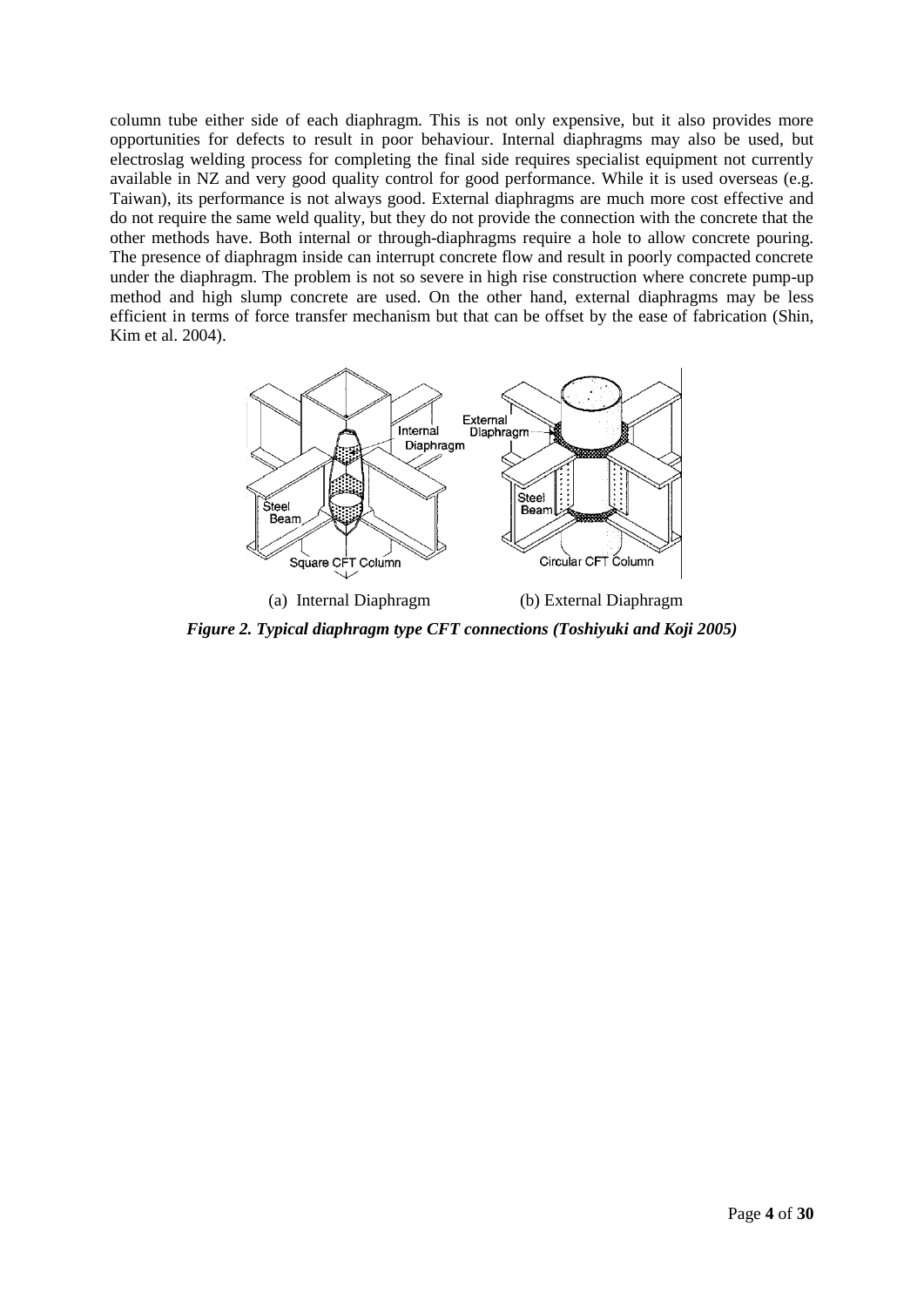### *T-stiffeners*

[\(Shin, Kim et al. 2004\)](#page-29-3) investigated a T-stiffener connection to a rectangular CFT. Here beam flange tensile force is transferred through a horizontal plate element, a vertical plate element, and through the web of the rectangular CFT as shown in [Figure 3.](#page-4-0) The aim is to move plasticity away from the column and the joint[\(Shin, Kim et al. 2004\)\(Shin, Kim et al. 2004\)](#page-29-3). However, the load path is not direct and in most of the tests failure occurred by fracture at the welding to the bracket.



*Figure 3. T-stiffener connection and force transfer mechanism [\(Shin, Kim et al. 2008\)](#page-29-5)*

### <span id="page-4-0"></span>*Bolted moment endplate connections*

Conventional bolted moment endplate connections for bare steel connection can be applied to CFT connections by replacing bolts with through-bolts (i.e. rods passing through the column). The purpose is to transfer beam flange tension to the other side of CFT through the bolts and become compression on the CFT and filled concrete, rather than transferring beam flange tension directly to the steel tube skin on the connection side. For the case of flange compression, diagonal compressive strut develops in the filled concrete in the joint region to transfer the compressive force to the other side. The vertical component of the diagonal strut is resisted by friction at the surface between the steel tube and concrete as shown in Figure 4. Additional mechanical anchors or shear studs, acting together with the through-bolts, may also be used to resist the vertical force from the diagonal strut especially if the tube inner surface is smooth.

Alternatives to through-bolts (i.e. threaded mild steel rods with or without a sleeve passing through the connection) include concrete anchor bolts, headed shear studs welded inside the tubes, etc. While these do not pull directly on the tube, and have behaved well in a number of experiments (e.g. Goldsworthy, 2011); they rely on tension in the concrete and performance may vary with concrete of different properties.

Two way CFT beam-column connections can be designed by detailing bolts or rods to be slightly offset so they do not clash inside the tube.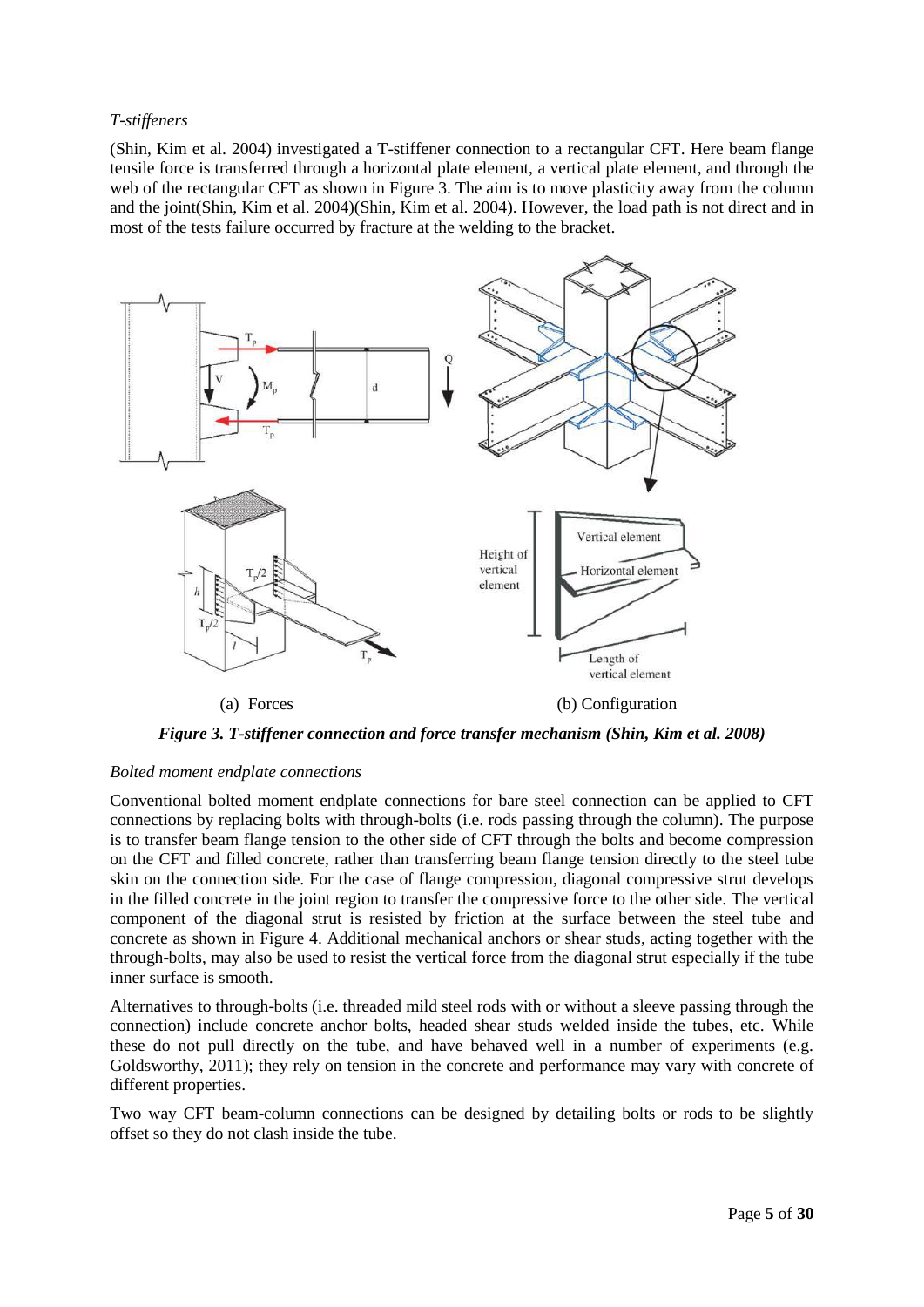

*Figure 4. One-Way Bolted Moment Endplate Connection with Haunches and Through-Rods*

This sort of connection behaved well in experiments (E.g. Li et al., 2009). [\(Wu, Chung et al. 2005\)](#page-29-6) showed that for very thin tube webs on the steel tubes, panel zone yielding occurred even when concrete infill was present.

While conceptually this type of connection is easy to specify and construct, contractors generally make the beams a few millimetres shorter than specified, so that they can adjust the actual length and get a good fit with shims. If the columns are stiff, the prestress across the end-plate column interface may differ at different levels of the frame.

### *Bolted T-stub connections*

Bolted T-stub connections, such as that shown in Figure 5, eliminate the need for welding the beam flange to the endplate or column flange. It also provides greater construction tolerances than the end plate connection. This type of connection gained significant attention in the US after Northridge earthquake event when a number of weld fracture failures occurred in beams welded directly to columns. T-stub connections can be designed to have either fully-rigid or semi-rigid behaviour by proportioning strength and stiffness of the connection elements relative to the beam.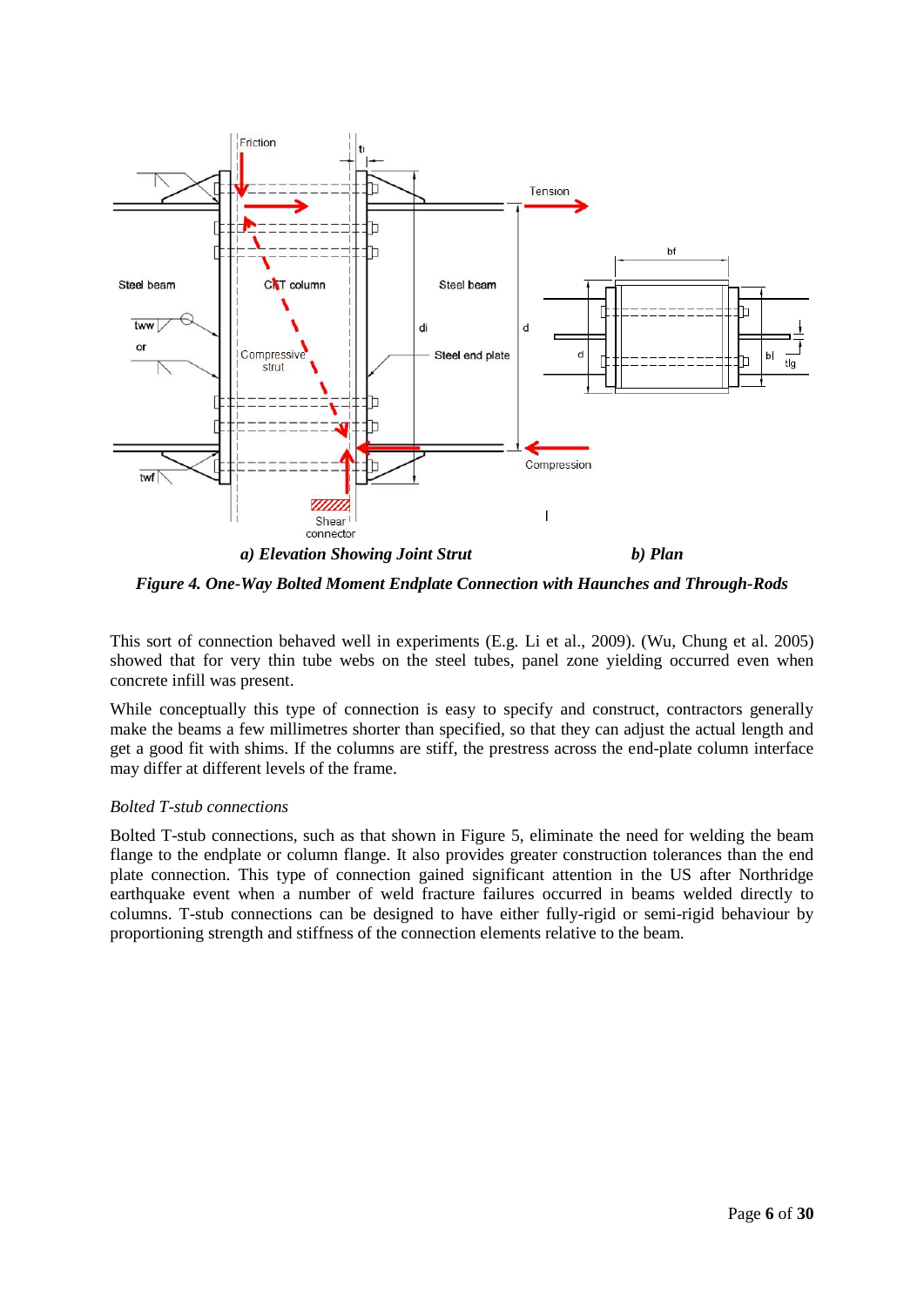

*Figure 5. T-stub connection*

#### *Column splices*

Column splices for CFT members can be designed and built in the same way as for normal steel tubes. Bolts and splice plates transfer tension from one tube to another tube. Filled concrete is not considered to contribute to the tension transfer. The disadvantage of splices in tubular sections over that in open sections is the difficulty of installing backing plates and bolts in large section.

One simple technique is to tack weld the plate with one steel tube before connecting to the other tube. However, often further bolt hole alignment adjustment is needed. Common practice is "forcing", by shaking or hitting, the tube until the holes are aligned and the bolts can be inserted. The backing plate with tag weld can be broke off.

The bolts for CFT splices can be through-bolts where only external splice plates are used. However, when internal backing plates are required, a fastener that can be inserted and fastened from one side of the hole can be used. For example, the AJAX "One Side" bolt (AJAX 2012) can be used to fasten external and internal splice plates.



Figure 6. Column Bolted Splice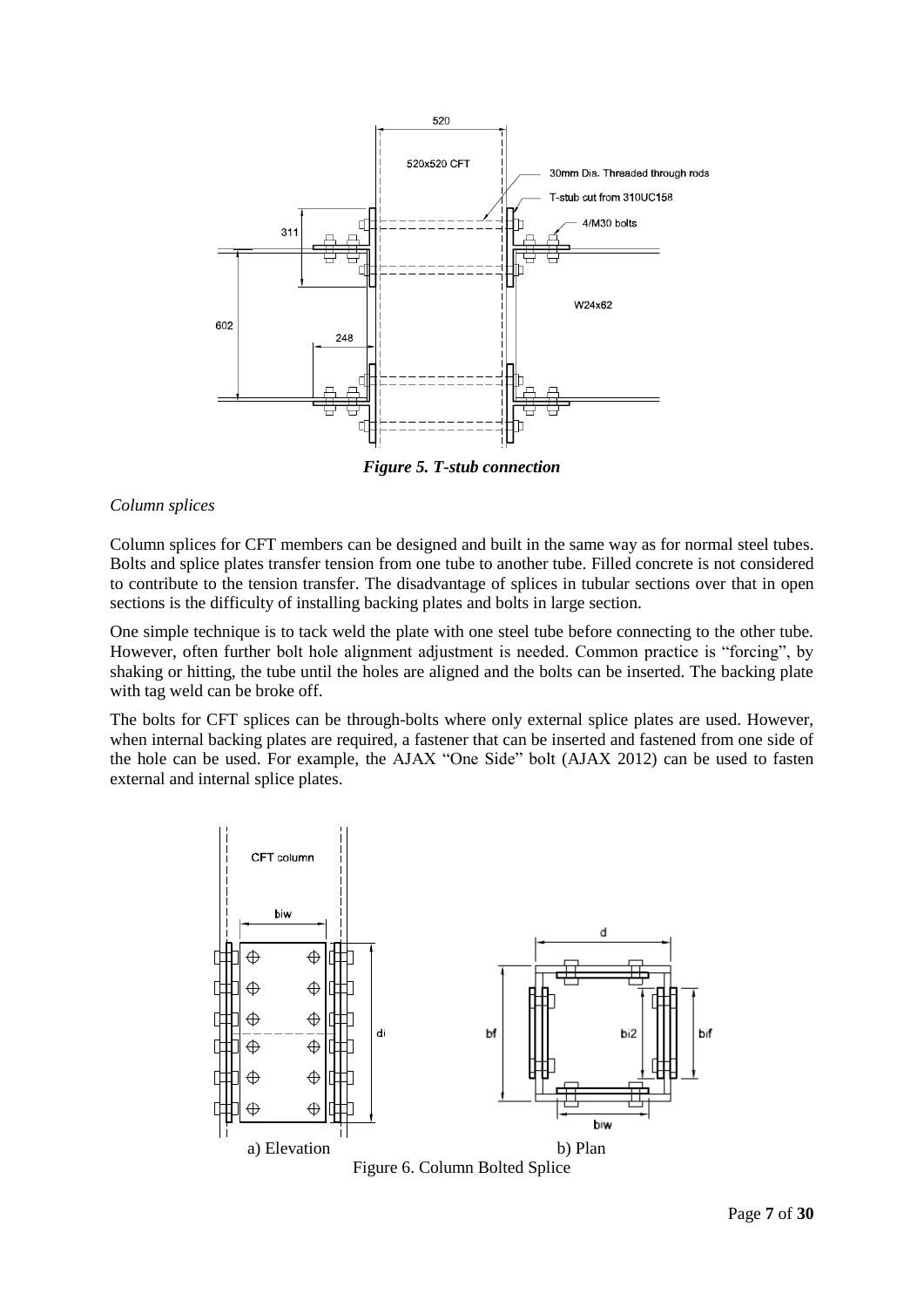## **FRAME DESIGN**

#### **Bare steel frame**

The bare steel frame selected for study in this report is modified from Post-Northridge Design for Los Angeles site from the SAC steel project. Complete details can be found in Appendix B of [\(FEMA-](#page-29-7)[355C 2000\)](#page-29-7).

The office building has a square layout with perimeter moment resisting frames on all sides. Each side has five bays of 9.1m (30'). All interior frames are considered to be part of the gravity load carrying system. The frame is modified to have nine storeys and no basement. The storeys heights are 4m (13') except 5.5m (18') on the ground floor. Yield stresses of steel are 350MPa (50ksi) and 252MPa (36ksi) for columns and beams respectively. A concrete compressive strength of 30MPa is assumed for the CFT columns.

#### *Columns*

Steel wide-flange column sizes are those for SAC steel frame and they are summarised in [Table 1](#page-8-0) and [Table 2.](#page-8-1) The axial and flexural strengths including interaction between them were calculated based on NZS3404:1997 provisions. There was no strength reduction due to buckling or out-of-plane effects due as they were rather stocky. All section plate elements were compact.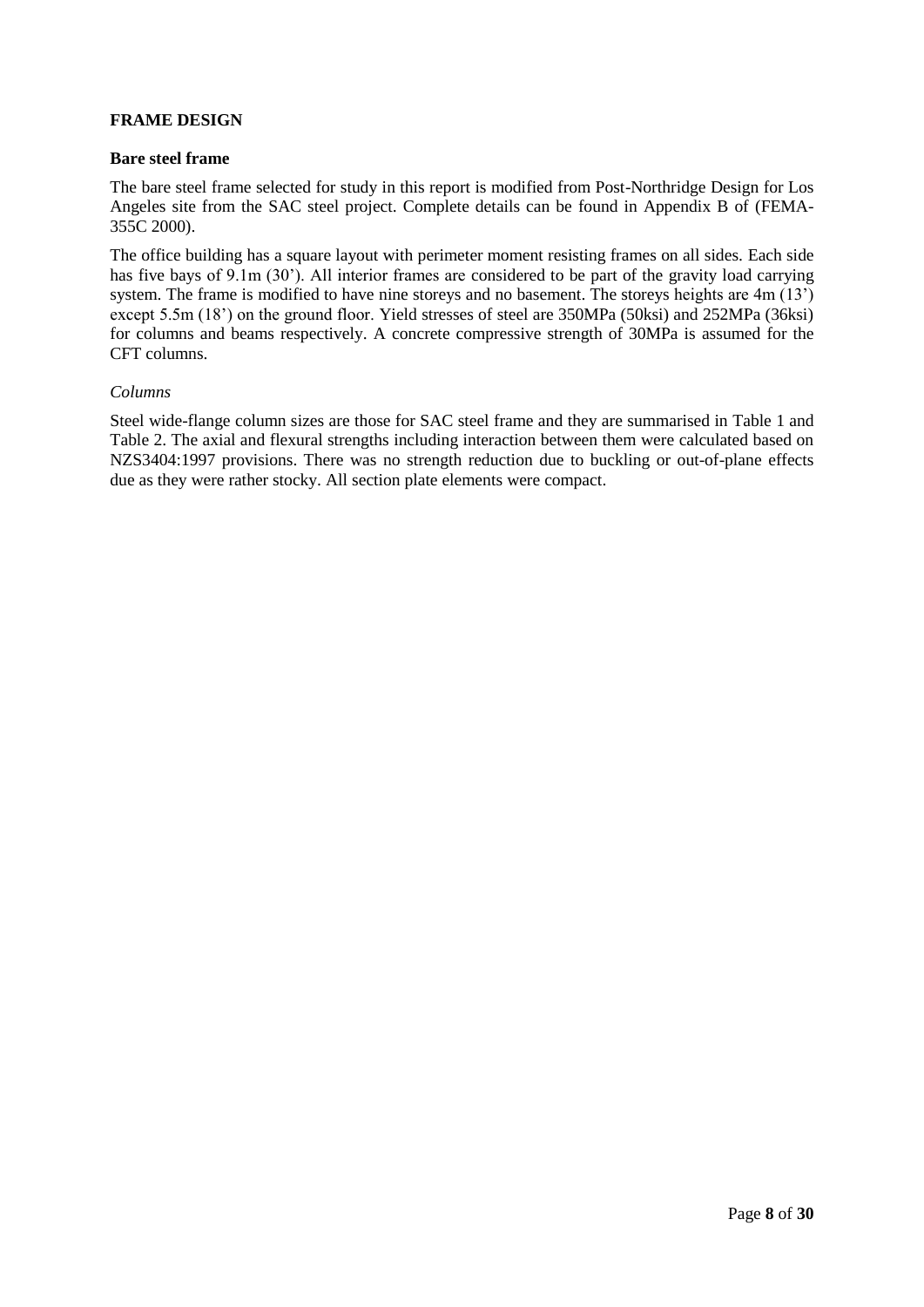<span id="page-8-0"></span>

|        |            |         | NZS3404 Dependable Strength | EI            |              |              |
|--------|------------|---------|-----------------------------|---------------|--------------|--------------|
| Storey | US section | Flexure | Axial comp                  | Axial tension | X axis       | Y axis       |
|        |            | (kNm)   | (kN)                        | (kN)          | $\text{m}^4$ | $\text{m}^4$ |
| 9      | W14x233    | 2251    | 13921                       | 13921         | $2.51E+14$   | $9.57E+13$   |
| 8      | W14x257    | 2514    | 15364                       | 15364         | $2.83E+14$   | $1.07E + 14$ |
| 7      | W14x257    | 2514    | 15364                       | 15364         | $2.83E+14$   | $1.07E + 14$ |
| 6      | W14x283    | 2798    | 16929                       | 16929         | $3.20E + 14$ | $1.20E+14$   |
| 5      | W14x283    | 2798    | 16929                       | 16929         | $3.20E+14$   | $1.20E+14$   |
| 4      | W14x370    | 3799    | 22152                       | 22152         | $4.53E+14$   | $1.66E+14$   |
| 3      | W14x370    | 3799    | 22152                       | 22152         | $4.53E+14$   | $1.66E+14$   |
| 2      | W14x370    | 3799    | 22152                       | 22152         | $4.53E+14$   | $1.66E+14$   |
|        | W14x370    | 3799    | 22152                       | 22152         | $4.53E+14$   | $1.66E+14$   |

*Table 1. Bare Steel Moment Resisting Frame. Exterior Seismic Columns*

*Table 2. Bare Steel Moment Resisting Frame. Interior Seismic Columns*

<span id="page-8-1"></span>

|        |            |         | NZS3404 Factored Dependable Strength | EI            |                 |              |
|--------|------------|---------|--------------------------------------|---------------|-----------------|--------------|
| Storey | US section | Flexure | Axial comp.                          | Axial tension | X axis          | Y axis       |
|        |            | (kNm)   | (kN)                                 | (kN)          | $\text{mm}^4$ ) | $\text{m}^4$ |
| 9      | W14x257    | 2514    | 15364                                | 15364         | $2.83E+14$      | $1.07E+14$   |
| 8      | W14x283    | 2798    | 16929                                | 16929         | $3.20E+14$      | $1.20E + 14$ |
| 7      | W14x283    | 2798    | 16929                                | 16929         | $3.20E+14$      | $1.20E+14$   |
| 6      | W14x370    | 3799    | 22152                                | 22152         | $4.53E+14$      | $1.66E+14$   |
| 5      | W14x370    | 3799    | 22152                                | 22152         | $4.53E+14$      | $1.66E+14$   |
| 4      | W14x455    | 4832    | 27232                                | 27232         | $5.99E+14$      | $2.13E+14$   |
| 3      | W14x455    | 4832    | 27232                                | 27232         | 5.99E+14        | $2.13E+14$   |
| 2      | W14x500    | 5420    | 29874                                | 29874         | $6.83E+14$      | $2.40E+14$   |
| 1      | W14x500    | 5420    | 29874                                | 29874         | $6.83E+14$      | $2.40E+14$   |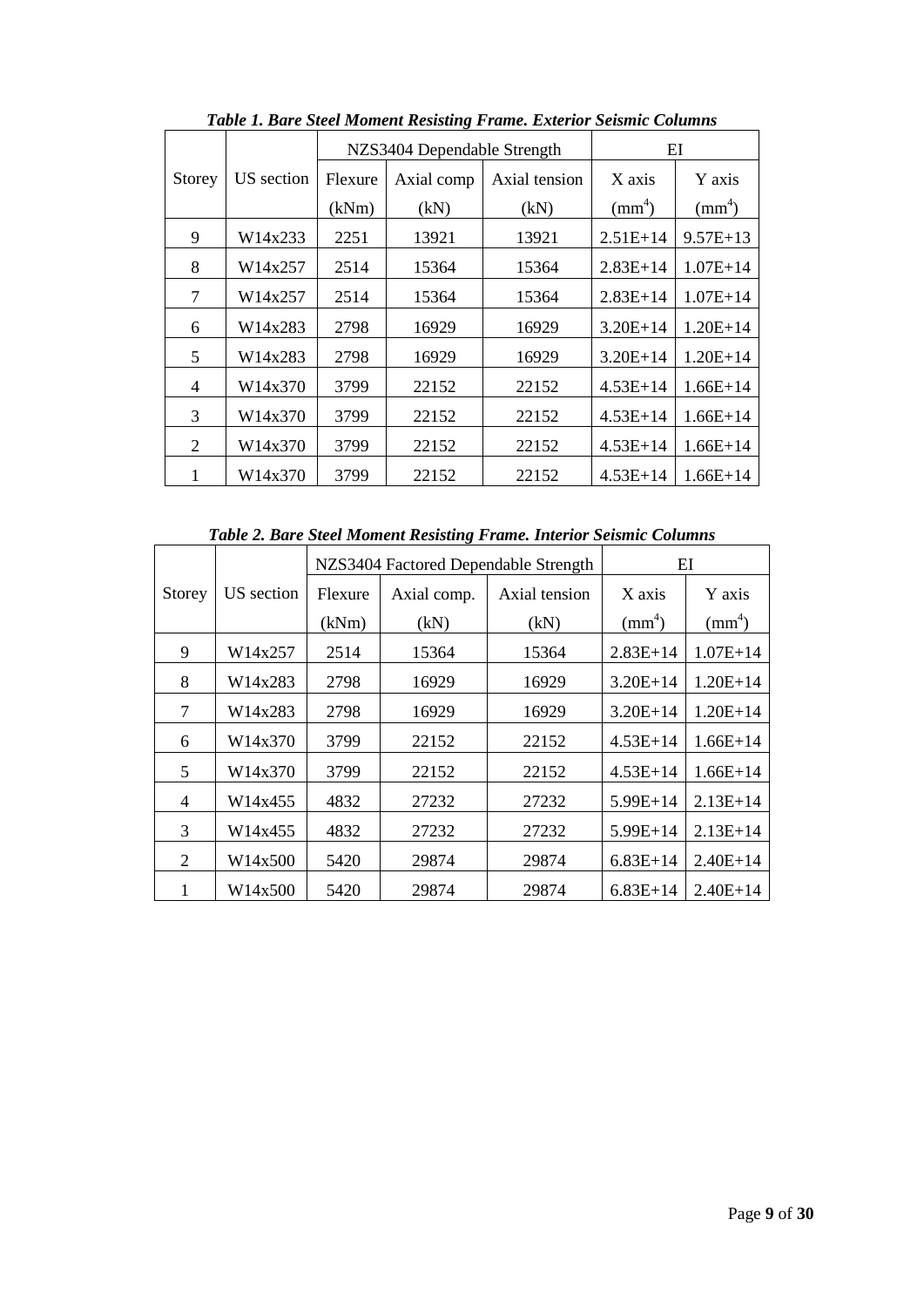|               |            |         | NZS3404 Dependable Strength |               |                 | EI              |  |  |
|---------------|------------|---------|-----------------------------|---------------|-----------------|-----------------|--|--|
| <b>Storey</b> | US section | Flexure | Axial comp.                 | Axial tension | X axis          | Y axis          |  |  |
|               |            | (kNm)   | (kN)                        | (kN)          | $\text{mm}^4$ ) | $\text{mm}^4$ ) |  |  |
| 9             | W14x61     | 527     | 3638                        | 3638          | $5.33E+13$      | $8.91E+12$      |  |  |
| 8             | W14x90     | 810     | 5385                        | 5385          | $8.32E+13$      | $3.01E+13$      |  |  |
| 7             | W14x90     | 810     | 5385                        | 5385          | $8.32E+13$      | $3.01E+13$      |  |  |
| 6             | W14x120    | 1094    | 7174                        | 7174          | $1.15E+14$      | $4.12E+13$      |  |  |
| 5             | W14x120    | 1094    | 7174                        | 7174          | $1.15E+14$      | $4.12E+13$      |  |  |
| 4             | W14x159    | 1481    | 9491                        | 9491          | $1.58E+14$      | $6.23E+13$      |  |  |
| 3             | W14x159    | 1481    | 9491                        | 9491          | $1.58E+14$      | $6.23E+13$      |  |  |
| 2             | W14x211    | 2013    | 12600                       | 12600         | $2.21E+14$      | $8.57E+13$      |  |  |
| 1             | W14x211    | 2013    | 12600                       | 12600         | $2.21E+14$      | $8.57E+13$      |  |  |

*Table 3. Bare Steel Gravity Columns*

• Section axial strength:

$$
\begin{aligned}\n\emptyset N_S &= \emptyset k_f A_n f_y \\
\emptyset N_t &= \emptyset A_g f_y\n\end{aligned} \tag{1}
$$

Where  $N_S$  and  $N_t$  are nominal compressive and tensile strength;  $k_f$  = form factor = 1;  $A_g$  and  $A_n$  are gross and net cross sectional areas; and  $\phi = 0.9$ 

Section flexural strength:

$$
Z_e = \min(S, 1.5Z) \tag{2}
$$

$$
\emptyset M_S = \emptyset f_y Z_e \tag{3}
$$

Where  $S =$  plastic section modulus;  $Z =$  elastic section modulus; and  $\phi = 0.9$ 

Moment-axial load interaction equation:

$$
M_{RX} = 1.18 M_{SX} \left( 1 - \frac{N^*}{\phi N_S} \right) \le M_{SX}
$$
 (4)

### *Beams*

Steel beams sections were obtained from SAC steel frame. The flexural strengths were calculated based on NZS3404:1997 Equations (2) and (3). [Table 4](#page-10-0) shows the summary of the beam sections.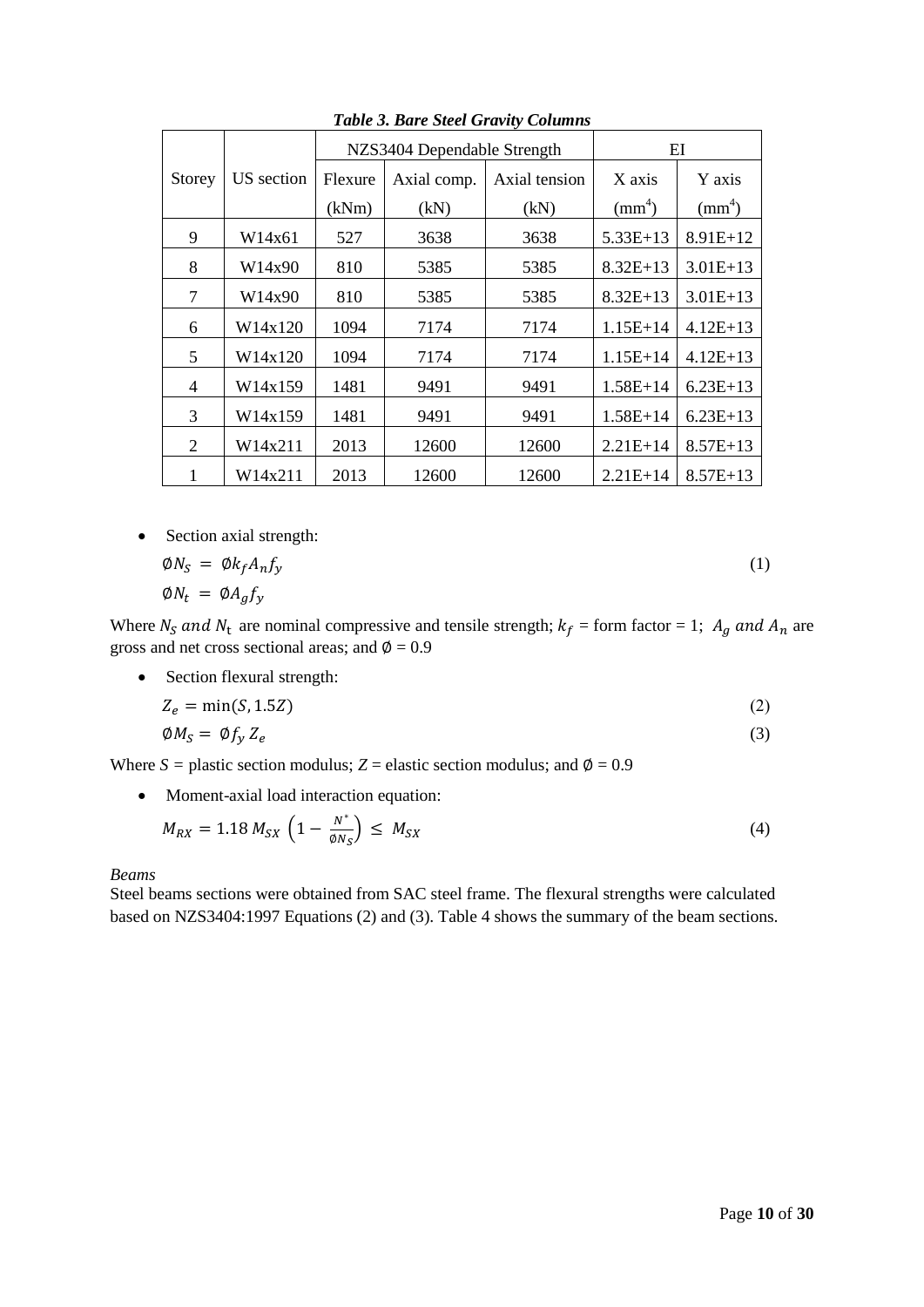|        |            | Dependable flexural strength |  |  |  |
|--------|------------|------------------------------|--|--|--|
| Storey | US section | (kNm)                        |  |  |  |
| 9      | W24x62     | 335                          |  |  |  |
| 8      | W27x94     | 809                          |  |  |  |
| 7      | W27x102    | 897                          |  |  |  |
| 6      | W33x130    | 1438                         |  |  |  |
| 5      | W33x141    | 1596                         |  |  |  |
| 4      | W33x141    | 1596                         |  |  |  |
| 3      | W33x141    | 1596                         |  |  |  |
| 2      | W36x150    | 1817                         |  |  |  |
|        | W36x150    | 1817                         |  |  |  |

<span id="page-10-0"></span>*Table 4 Bare Steel Frame Beams also Used in CFT Frame*

#### *Connections*

Bolted endplate connections, such as are commonly used in New Zealand, were assumed for the SAC steel frames even though these were different from the fully welded connections in the original SAC structure ([\(FEMA-355C 2000\)](#page-29-7). The bolted moment endplate beam-column connections were designed based on HERA report [\(Hyland, Cowie et al. 2003\)](#page-29-8). The other connections (i.e. gravity beam-column connections, column splices, etc.) were designed using basic force transfer mechanisms.

#### **Rectangular CFT frame**

The frame with rectangular CFT columns was designed to be comparable with the bare steel frame. The building layout was identical. The bare steel columns are replaced with equivalent rectangular CFT columns. The steel beams remain the same but the connections used for the rectangular CFT frame were slightly dimensionally modified. Apart from the columns, the differences between bare steel and CFT frame were kept to a minimum so clear comparison of the cost from rectangular CFT columns can be made.

### *Rectangular CFT columns*

Rectangular CFT strength and stiffness were calculated according to AISC360:2010. All the steel plate elements slenderness of the rectangular CFT sections was compact according to the CFT provisions. There was assumed to be no strength reduction due to buckling or out of plane effects. Concrete tensile strength was neglected.

• Plate compactness limit

$$
\frac{b}{t} \le 2.26 \sqrt{\frac{E}{f_y}}
$$
\n<sup>(5)</sup>

• Section axial strength

$$
\varphi_c P_n = f_y A_S + C_2 f'_{c} A_c \tag{6}
$$

$$
\varphi_t P_t = A_S f_y \tag{7}
$$

Where  $P_n$  and  $P_t$  are nominal compressive and tensile strength;  $A_s$  = steel tube area;  $A_c$  = core concrete area;  $C_2 = 0.85$  for rectangular and 0.95 for circular;  $\phi_c$  and  $\phi_t$  are 0.75 and 0.9.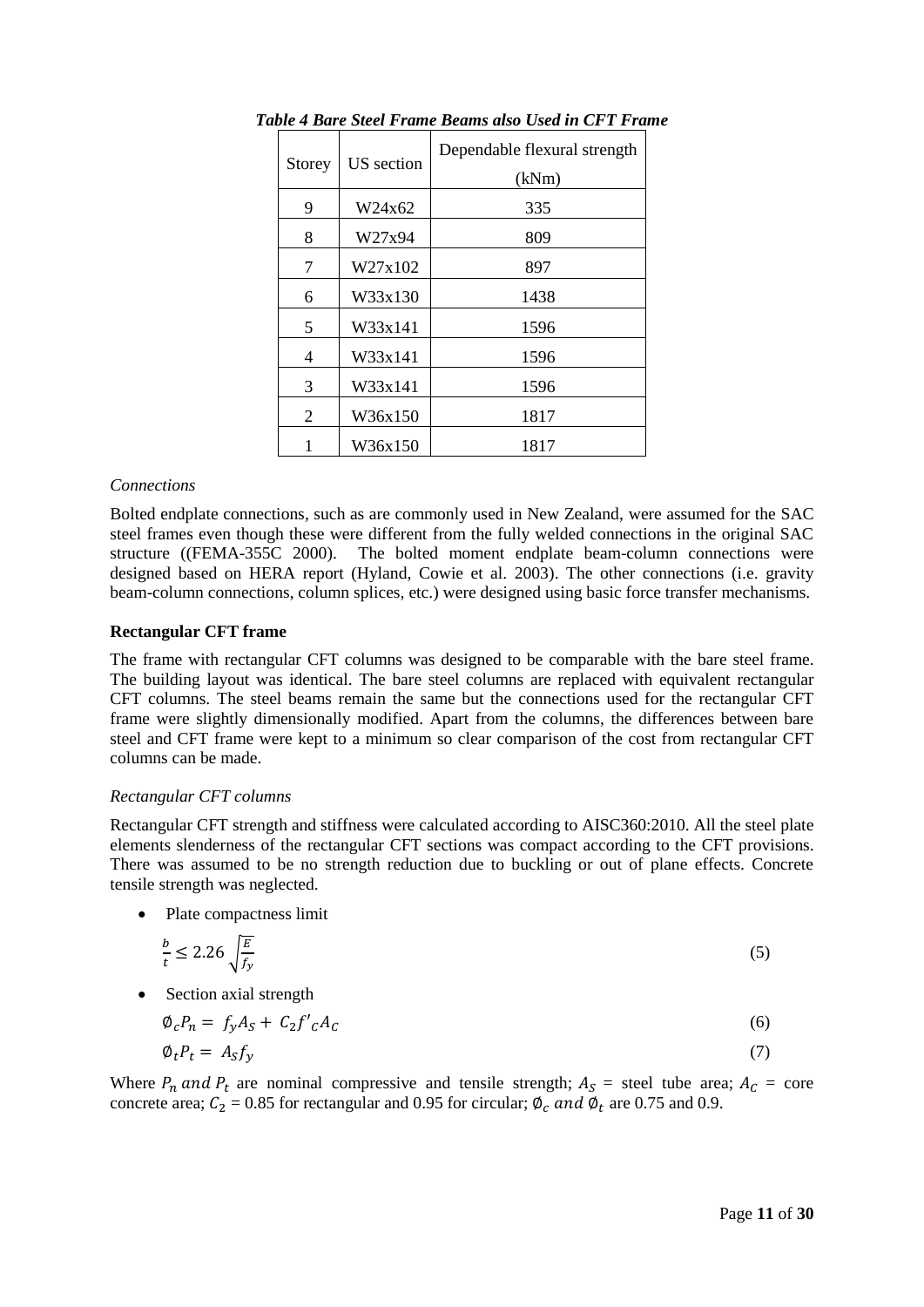Effective flexural stiffness

$$
EI_{eff} = E_S I_S + C_3 E_C I_C \tag{8}
$$

$$
C_3 = 0.6 + 2\left(\frac{A_S}{A_C + A_S}\right) \le 0.9\tag{9}
$$

Flexural strengths of the sections were calculated following the plastic stress distribution method outlined in the Commentary of AISC360:2010 and in Appendix B of [\(Viest, Colaco et al. 1997\)](#page-29-0). The method assumes a linear strain distribution across the section and elasto-plastic behaviour of the steel. The plastic neutral axis is first calculated by assuming all steel reaches the yield stress,  $F_y$ , in tension or compression, and concrete reaches compressive stress of 0.85  $f'_{c}$ . Tensile stress in concrete is ignored. Once the plastic neutral axis is found, the three points (B, C, D in [Figure 5\)](#page-11-0) on moment-axial load interaction curve can be calculated. Point B can be found from calculating the section moment capacity at the plastic neutral axis, while axial load is zero. Points D and C are obtained by calculating section moment and axial load capacities assuming neutral axis moves to the middle of the section and at the same distance to the other side of the middle of the section.



*Figure 5. Moment-axial load interaction diagrams [\(AISC360 2010\)](#page-29-9)*

#### <span id="page-11-0"></span>*Rectangular CFT design cases and discussions*

Four different design cases were considered as there is not necessarily one unique best CFT solution. For all cases, the plate elements were made compact. For each design case, the CFT columns have the same exterior dimensions throughout the entire height of the frame and plate thicknesses become thinner at higher storeys.

[Figure 6](#page-12-0) shows typical concept of rectangular CFT design cases. A thick flange plate allows smaller section depth design while large rectangular CFT section allows thinner plates to be used.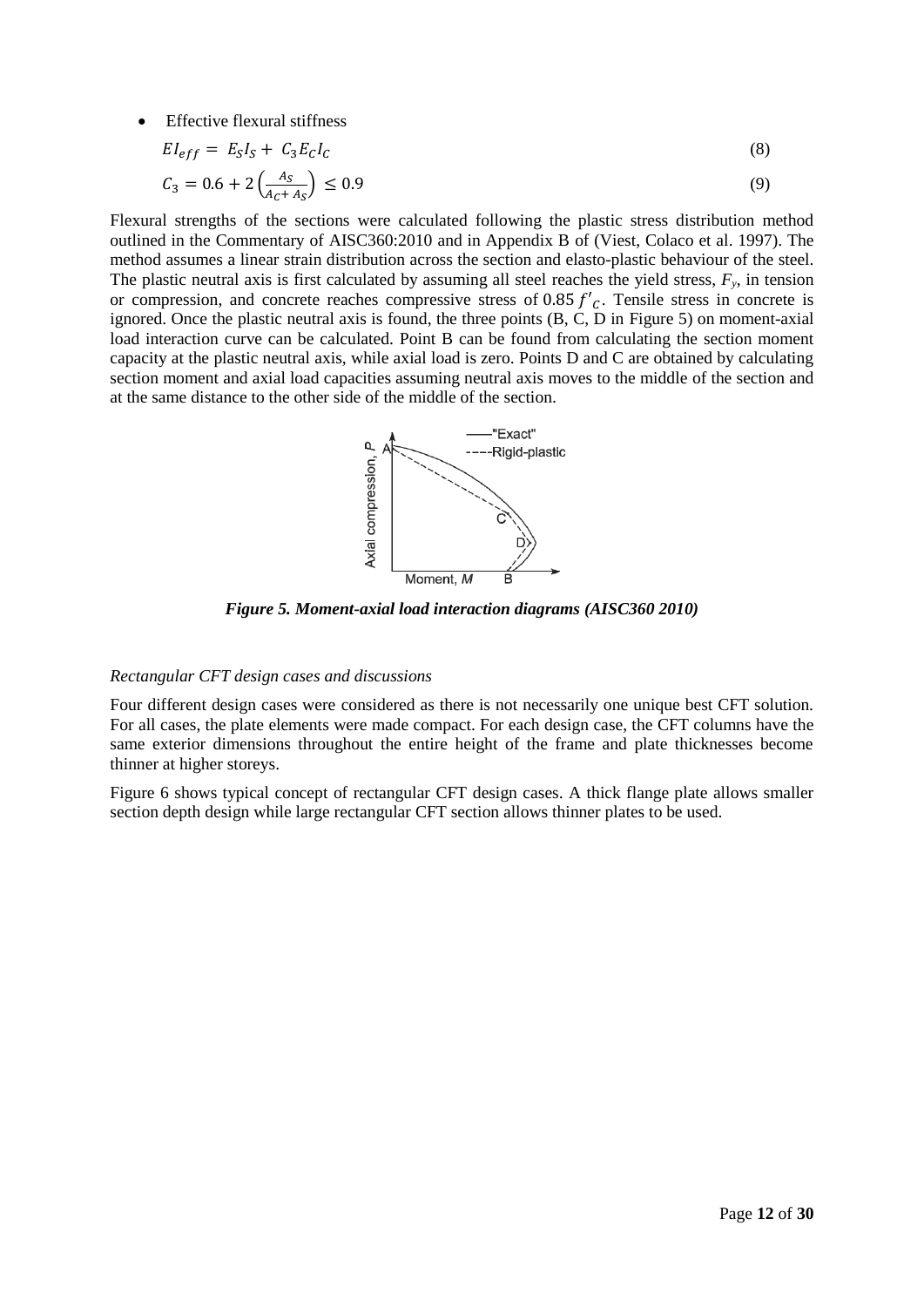

*Figure 6. Example of Rectangular CFT Columns*

<span id="page-12-0"></span>It was found during the design optimisation phase that when rectangular CFT section is matched the stiffness with the steel section, the axial strength of rectangular CFT is always less. The reason is the steel cross sectional area required to produce the same flexural stiffness as the steel section is less than the steel section because in rectangular CFT, the steel element is placed at outermost of the section hence contribute very efficiently to section flexural stiffness. The axial strength, especially in tension, is smaller as a result of smaller steel sectional area.

Moreover, flexural strength of rectangular CFT section that has the same stiffness as steel section is also less than the strength of the steel section. The flexural strength of rectangular CFT section is governed by concrete compressive strength which is less than steel compressive strength.

Overall dimension of the rectangular CFT section in matching stiffness design was not significantly smaller than steel section due to similar requirement of flange thickness and section depth to produce flexural capacity. However, rectangular CFT section can be easily designed to have identical biaxial bending capacity which makes moment connections on the weak axis possible unlike in wide-flange steel section. As a result, the design of lateral resisting system layout is less restricted.

It has been claimed in some publications that architectural space can be increased by replacing bare steel columns with CFT columns. However, this benefit was not found in this study, because the study compared CFT columns with steel columns in strong axis only. Significant space gain is expected to be resulted from adopting CFT member for the entire structure which can gain benefit from biaxial properties of CFT columns.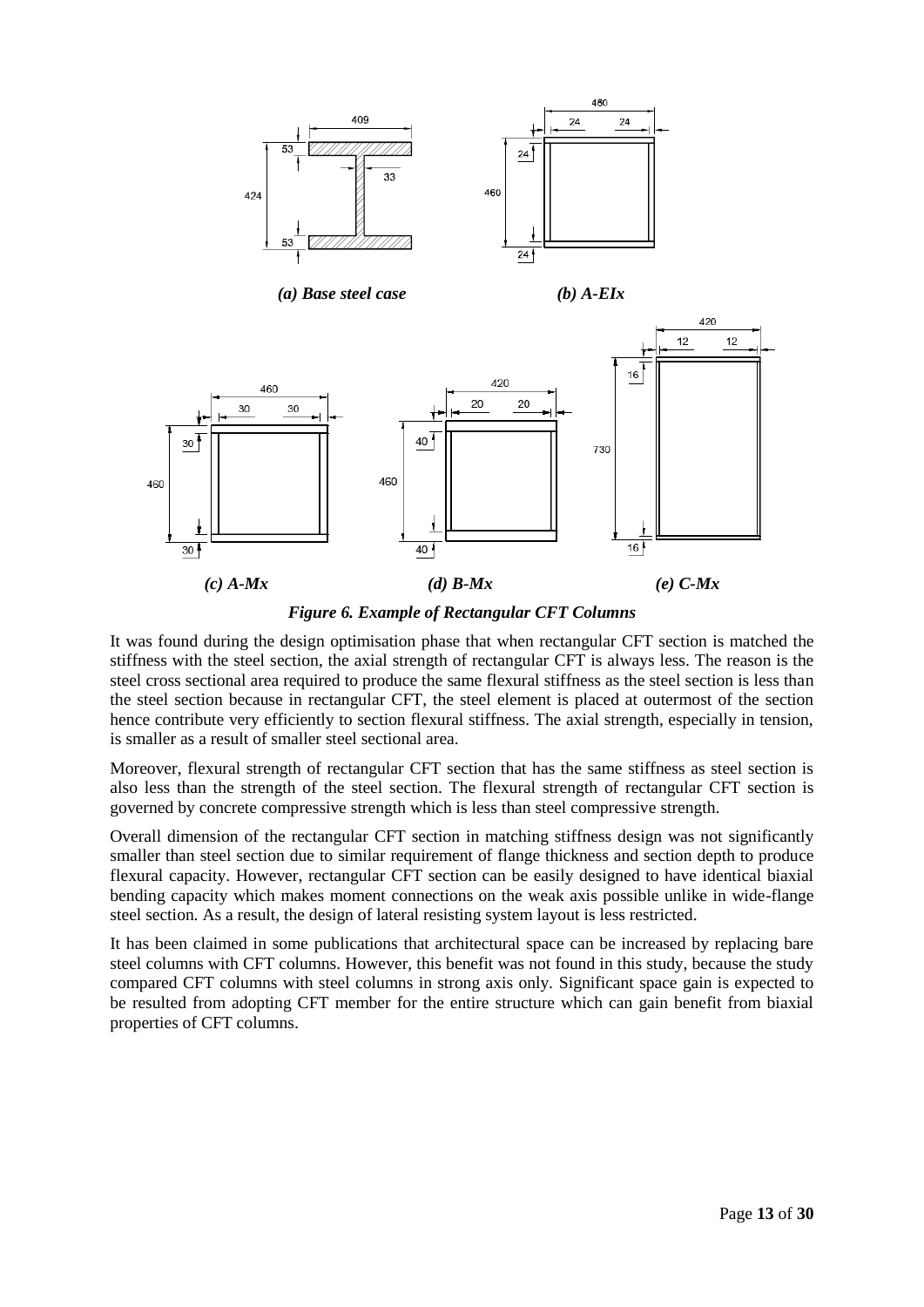### • Design Case A-EIx

The rectangular CFT columns were designed to have the same properties in two perpendicular axes by using square tubes with the same thickness all around. The exterior width of rectangular CFT columns was kept to the same as the depth of bare steel column at ground level. The rectangular CFT columns are designed to have the same flexural stiffness in strong axis as the steel columns at every storey, for example EIx.eff (composite) = EIx (steel). Strength is relatively less than bare steel column from [Table 1.](#page-8-0)

|                |         |               |                 |                  | AISC360 LRFD dependable strength | EI                       |                           |                        |
|----------------|---------|---------------|-----------------|------------------|----------------------------------|--------------------------|---------------------------|------------------------|
| Storey         | Section | $t_f$<br>(mm) | $t_{w}$<br>(mm) | Flexure<br>(kNm) | Axial<br>compression<br>(kN)     | Axial<br>tension<br>(kN) | X axis<br>$\text{mm}^4$ ) | Y axis<br>$\text{m}^4$ |
| 9              | 460x460 | 16.3          | 16.3            | 1669             | 11088                            | 9113                     | $2.51E+14$                | $2.51E+14$             |
| 8              | 460x460 | 19.7          | 19.7            | 1959             | 12491                            | 10929                    | $2.83E+14$                | $2.83E+14$             |
| 7              | 460x460 | 19.7          | 19.7            | 1959             | 12491                            | 10929                    | $2.83E+14$                | $2.83E+14$             |
| 6              | 460x460 | 24            | 24              | 2311             | 14234                            | 13185                    | $3.20E + 14$              | $3.20E + 14$           |
| 5              | 460x460 | 24            | 24              | 2311             | 14234                            | 13185                    | $3.20E + 14$              | $3.20E + 14$           |
| $\overline{4}$ | 460x460 | 42.4          | 42.4            | 3636             | 21284                            | 22310                    | $4.53E+14$                | $4.53E+14$             |
| 3              | 460x460 | 42.4          | 42.4            | 3636             | 21284                            | 22310                    | $4.53E+14$                | $4.53E+14$             |
| 2              | 460x460 | 42.4          | 42.4            | 3636             | 21284                            | 22310                    | $4.53E+14$                | $4.53E+14$             |
| 1              | 460x460 | 42.4          | 42.4            | 3636             | 21284                            | 22310                    | $4.53E+14$                | $4.53E+14$             |

*Table 5 Design Case A-EIx: Exterior Rectangular CFT columns*

*Table 6 Design Case A-EIx: Interior Rectangular CFT columns*

|                |         |               |               |                  | AISC360 LRFD dependable strength |                          |                           | EI                     |
|----------------|---------|---------------|---------------|------------------|----------------------------------|--------------------------|---------------------------|------------------------|
| Storey         | Section | $t_f$<br>(mm) | $t_w$<br>(mm) | Flexure<br>(kNm) | Axial<br>compression<br>(kN)     | Axial<br>tension<br>(kN) | X axis<br>$\text{mm}^4$ ) | Y axis<br>$\text{m}^4$ |
| 9              | 520x520 | 10.5          | 10.5          | 1479             | 10379                            | 6741                     | $2.83E+14$                | $2.83E+14$             |
| 8              | 520x520 | 12.7          | 12.7          | 1748             | 11443                            | 8118                     | $3.20E+14$                | $3.20E+14$             |
| 7              | 520x520 | 12.7          | 12.7          | 1748             | 11443                            | 8118                     | $3.20E+14$                | $3.20E+14$             |
| 6              | 520x520 | 21.5          | 21.5          | 2748             | 15605                            | 13504                    | $4.53E+14$                | $4.53E+14$             |
| 5              | 520x520 | 21.5          | 21.5          | 2748             | 15605                            | 13504                    | $4.53E+14$                | $4.53E+14$             |
| $\overline{4}$ | 520x520 | 33.8          | 33.8          | 3995             | 21169                            | 20706                    | $5.99E+14$                | $5.99E+14$             |
| 3              | 520x520 | 33.8          | 33.8          | 3995             | 21169                            | 20706                    | $5.99E+14$                | $5.99E+14$             |
| $\overline{2}$ | 520x520 | 41.9          | 41.9          | 4737             | 24673                            | 25241                    | $6.83E+14$                | $6.83E+14$             |
| 1              | 520x520 | 41.9          | 41.9          | 4737             | 24673                            | 25241                    | $6.83E+14$                | $6.83E+14$             |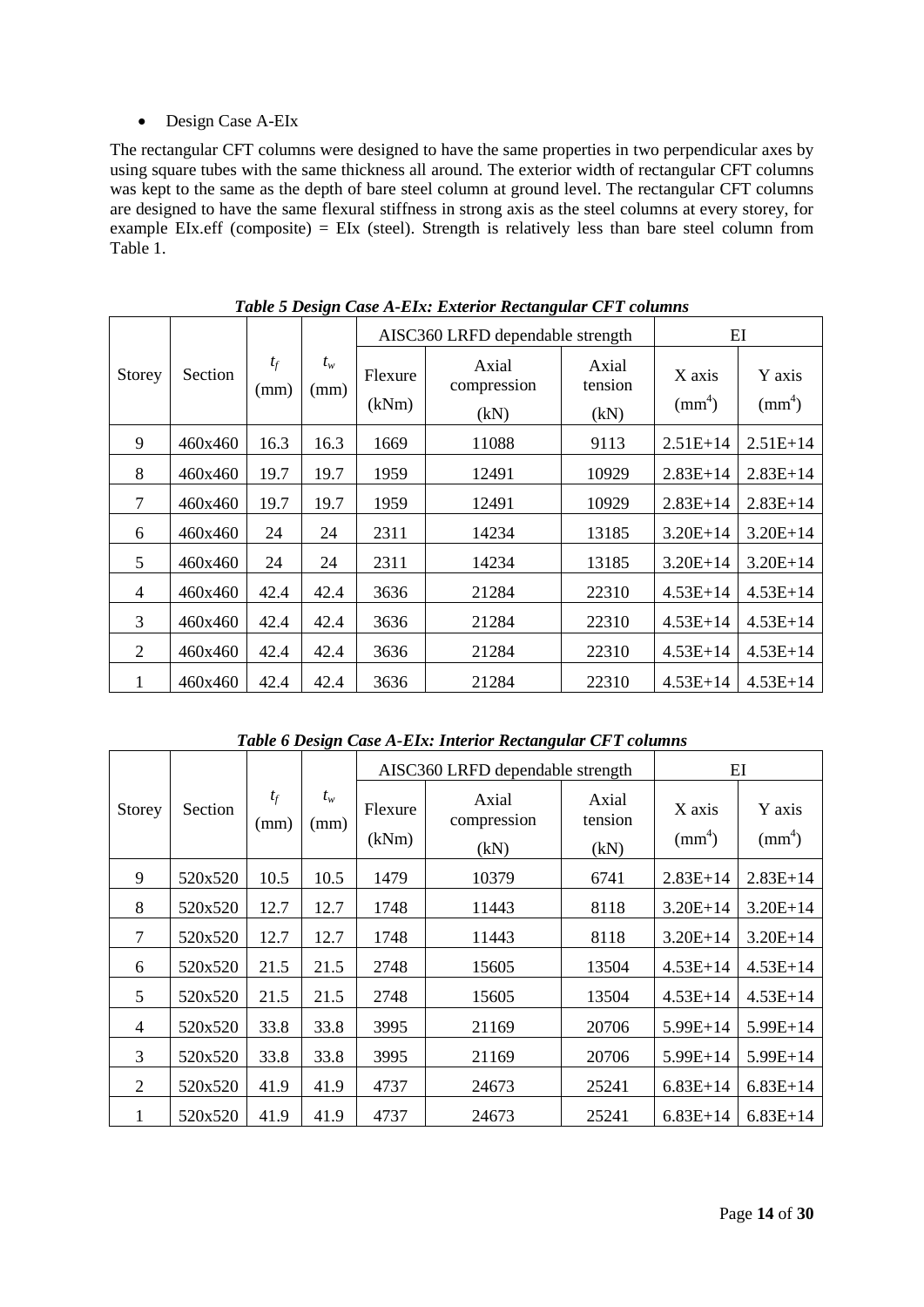# Design Case A-Mx

The design employed biaxial concept the same as previous case but the rectangular CFT columns were designed to match the flexural strength in strong axis of the steel columns at every storey. Flexural stiffness is greater than bare steel case and tensile strength is less due to smaller steel cross sectional area.

|                |         |               |               |                  | AISC360 LRFD dependable strength |                          |                           | EI                     |
|----------------|---------|---------------|---------------|------------------|----------------------------------|--------------------------|---------------------------|------------------------|
| Storey         | Section | $t_f$<br>(mm) | $t_w$<br>(mm) | Flexure<br>(kNm) | Axial<br>compression<br>(kN)     | Axial<br>tension<br>(kN) | X axis<br>$\text{mm}^4$ ) | Y axis<br>$\text{m}^4$ |
| 9              | 460x460 | 23.3          | 23.3          | 2255             | 13952                            | 12821                    | $3.14E+14$                | $3.14E+14$             |
| 8              | 460x460 | 26.6          | 26.6          | 2515             | 15270                            | 14526                    | $3.41E+14$                | $3.41E+14$             |
| 7              | 460x460 | 26.6          | 26.6          | 2515             | 15270                            | 14526                    | $3.41E+14$                | $3.41E+14$             |
| 6              | 460x460 | 30.4          | 30.4          | 2803             | 16761                            | 16455                    | $3.71E+14$                | $3.71E+14$             |
| 5              | 460x460 | 30.4          | 30.4          | 2803             | 16761                            | 16455                    | $3.71E+14$                | $3.71E+14$             |
| $\overline{4}$ | 460x460 | 44.9          | 44.9          | 3796             | 22191                            | 23484                    | $4.68E + 14$              | $4.68E + 14$           |
| 3              | 460x460 | 44.9          | 44.9          | 3796             | 22191                            | 23484                    | $4.68E+14$                | $4.68E+14$             |
| $\overline{2}$ | 460x460 | 44.9          | 44.9          | 3796             | 22191                            | 23484                    | $4.68E+14$                | $4.68E+14$             |
| 1              | 460x460 | 44.9          | 44.9          | 3796             | 22191                            | 23484                    | $4.68E+14$                | $4.68E + 14$           |

*Table 7. Design Case A-Mx: Exterior rectangular CFT columns*

*Table 8 Design Case A-Mx: Interior rectangular CFT columns*

|                |         |               |               |                  | AISC360 LRFD dependable strength |                          |                           | EI                        |
|----------------|---------|---------------|---------------|------------------|----------------------------------|--------------------------|---------------------------|---------------------------|
| Storey         | Section | $t_f$<br>(mm) | $t_w$<br>(mm) | Flexure<br>(kNm) | Axial<br>compression<br>(kN)     | Axial<br>tension<br>(kN) | X axis<br>$\text{mm}^4$ ) | Y axis<br>$\text{mm}^4$ ) |
| 9              | 520x520 | 19.4          | 19.4          | 2518             | 14626                            | 12237                    | $4.24E+14$                | $4.24E+14$                |
| 8              | 520x520 | 22            | 22            | 2802             | 15837                            | 13805                    | $4.59E+14$                | $4.59E+14$                |
| 7              | 520x520 | 22            | 22            | 2802             | 15837                            | 13805                    | $4.59E+14$                | $4.59E+14$                |
| 6              | 520x520 | 31.8          | 31.8          | 3802             | 20285                            | 19561                    | $5.77E + 14$              | $5.77E + 14$              |
| 5              | 520x520 | 31.8          | 31.8          | 3802             | 20285                            | 19561                    | $5.77E + 14$              | $5.77E+14$                |
| $\overline{4}$ | 520x520 | 43            | 43            | 4833             | 25139                            | 25844                    | $6.94E+14$                | $6.94E+14$                |
| 3              | 520x520 | 43            | 43            | 4833             | 25139                            | 25844                    | $6.94E+14$                | $6.94E+14$                |
| $\overline{2}$ | 520x520 | 50            | 50            | 5423             | 28049                            | 29610                    | $7.58E+14$                | $7.58E+14$                |
| 1              | 520x520 | 50            | 50            | 5423             | 28049                            | 29610                    | $7.58E+14$                | $7.58E+14$                |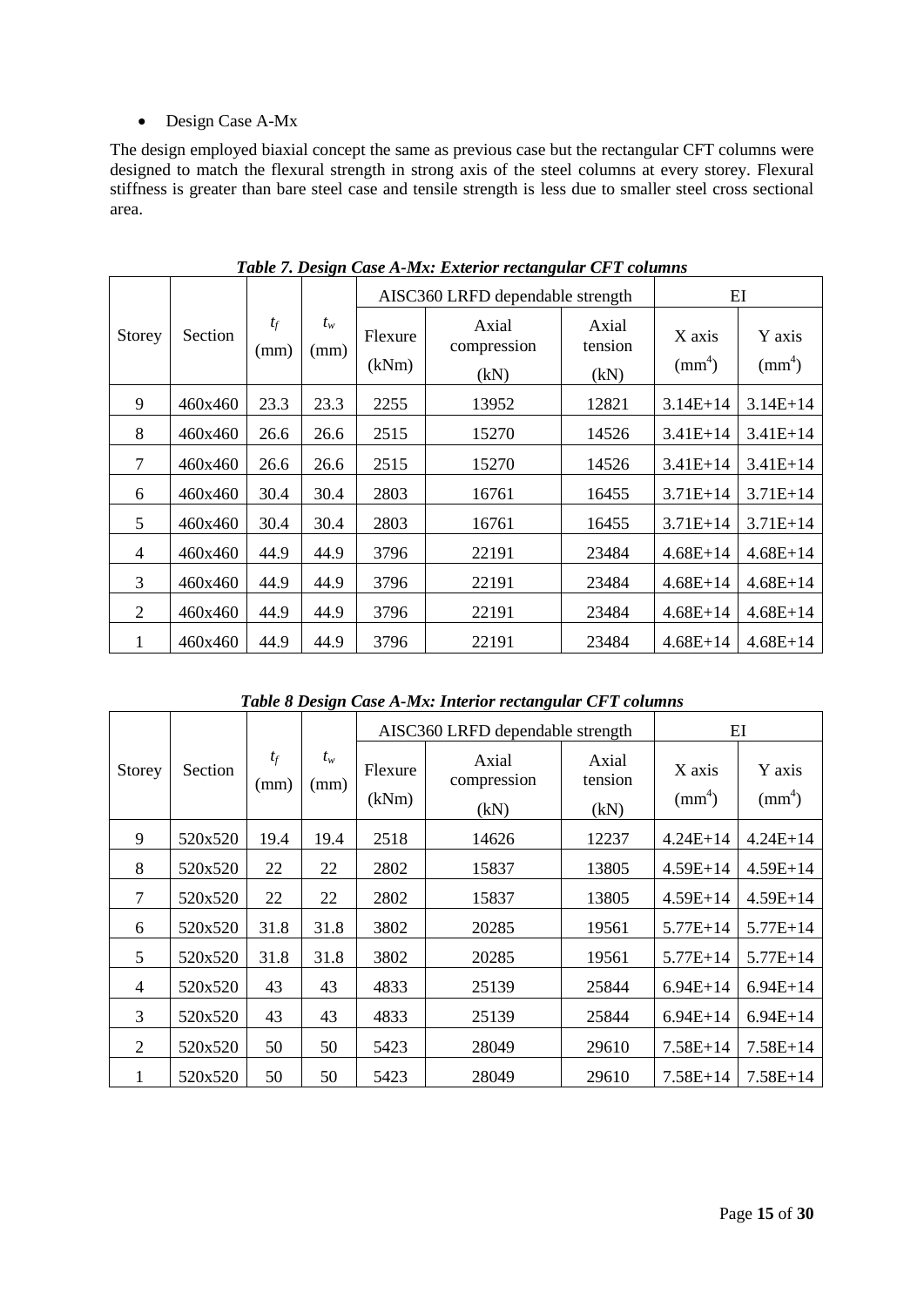## • Design Case B-Mx

The rectangular CFT columns were designed using the overall dimensions of the steel columns at the ground level. The flange thicknesses of rectangular CFT section were kept not more than one size thicker than the web thicknesses in most cases. The flexural strength in strong axis is then matched with steel column at every storey. Flexural stiffness is greater than bare steel case and tensile strength is less due to smaller steel cross sectional area.

|                |         |               |               |                  | AISC360 LRFD factored strength |                          |                           | EI                     |
|----------------|---------|---------------|---------------|------------------|--------------------------------|--------------------------|---------------------------|------------------------|
| Storey         | Section | $t_f$<br>(mm) | $t_w$<br>(mm) | Flexure<br>(kNm) | Axial<br>compression<br>(kN)   | Axial<br>tension<br>(kN) | X axis<br>$\text{mm}^4$ ) | Y axis<br>$\text{m}^4$ |
| 9              | 460x420 | 25            | 25.5          | 2255             | 13895                          | 13202                    | $3.05E+14$                | $2.63E+14$             |
| 8              | 460x420 | 32            | 23            | 2510             | 14670                          | 14205                    | $3.38E + 14$              | $2.62E+14$             |
| 7              | 460x420 | 32            | 23            | 2510             | 14670                          | 14205                    | $3.38E+14$                | $2.62E+14$             |
| 6              | 460x420 | 40            | 20            | 2794             | 15572                          | 15372                    | $3.73E+14$                | $2.60E+14$             |
| 5              | 460x420 | 40            | 20            | 2794             | 15572                          | 15372                    | $3.73E+14$                | $2.60E+14$             |
| $\overline{4}$ | 460x420 | 50            | 48            | 3799             | 22328                          | 24116                    | $4.58E + 14$              | $3.87E+14$             |
| 3              | 460x420 | 50            | 48            | 3799             | 22328                          | 24116                    | $4.58E+14$                | $3.87E+14$             |
| 2              | 460x420 | 50            | 48            | 3799             | 22328                          | 24116                    | $4.58E+14$                | $3.87E + 14$           |
| 1              | 460x420 | 50            | 48            | 3799             | 22328                          | 24116                    | $4.58E+14$                | $3.87E+14$             |

*Table 9 Design Case B-Mx: Exterior rectangular CFT columns*

# *Table 10 Design Case B-Mx: Interior rectangular CFT columns*

|                |         |               |               |                  | AISC360 LRFD factored strength |                          |                           | EI                     |
|----------------|---------|---------------|---------------|------------------|--------------------------------|--------------------------|---------------------------|------------------------|
| Storey         | Section | $t_f$<br>(mm) | $t_w$<br>(mm) | Flexure<br>(kNm) | Axial<br>compression<br>(KN)   | Axial<br>tension<br>(KN) | X axis<br>$\text{mm}^4$ ) | Y axis<br>$\text{m}^4$ |
| 9              | 520x520 | 19.4          | 19.4          | 2518             | 14626                          | 12237                    | $4.24E + 14$              | $4.24E+14$             |
| 8              | 520x520 | 22            | 22            | 2802             | 15837                          | 13805                    | $4.59E+14$                | $4.59E+14$             |
| 7              | 520x520 | 22            | 22            | 2802             | 15837                          | 13805                    | $4.59E+14$                | $4.59E+14$             |
| 6              | 520x520 | 31.8          | 31.8          | 3802             | 20285                          | 19561                    | $5.77E + 14$              | $5.77E + 14$           |
| 5              | 520x520 | 31.8          | 31.8          | 3802             | 20285                          | 19561                    | $5.77E + 14$              | $5.77E + 14$           |
| $\overline{4}$ | 520x520 | 43            | 43            | 4833             | 25139                          | 25844                    | $6.94E+14$                | $6.94E+14$             |
| 3              | 520x520 | 43            | 43            | 4833             | 25139                          | 25844                    | $6.94E+14$                | $6.94E+14$             |
| $\overline{2}$ | 520x520 | 50            | 50            | 5423             | 28049                          | 29610                    | $7.58E+14$                | $7.58E+14$             |
| 1              | 520x520 | 50            | 50            | 5423             | 28049                          | 29610                    | $7.58E+14$                | $7.58E+14$             |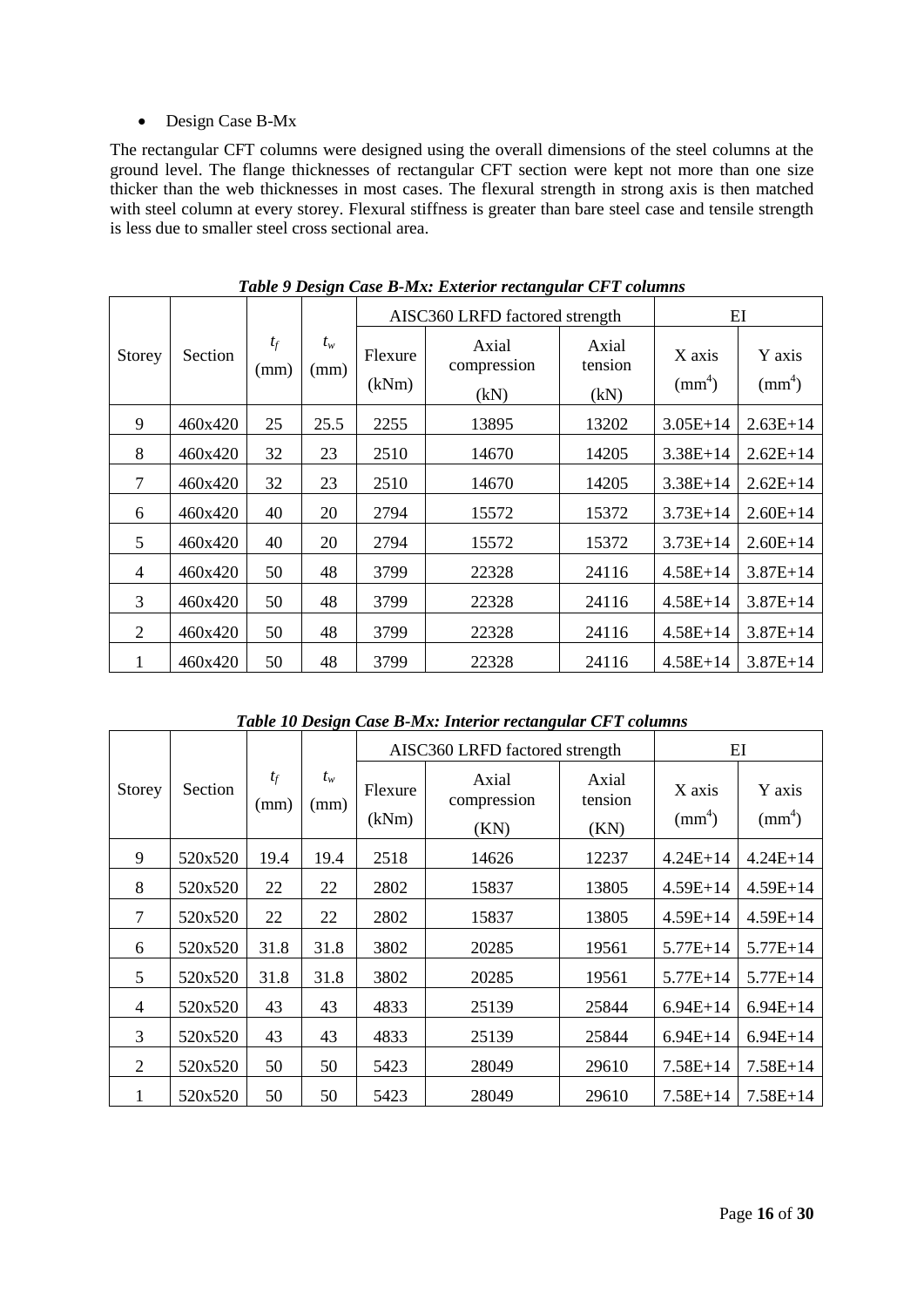### • Design Case C-Mx

In this case, the thinner plate elements were used and allow the depth of rectangular CFT column to be more than the depth of steel columns. The flange thicknesses of rectangular CFT sections were kept not more than one size thicker than the web thicknesses in most cases. The flexural strength in strong axis is then matched with steel column at every storey. Flexural stiffness is significantly greater than bare steel case because the deeper section design. However, the tensile strength is less than the bare steel column due to smaller steel cross sectional area.

|                |         |               |               | AISC360 LRFD dependable strength | $E$ I                        |                          |                           |                        |
|----------------|---------|---------------|---------------|----------------------------------|------------------------------|--------------------------|---------------------------|------------------------|
| <b>Storey</b>  | Section | $t_f$<br>(mm) | $t_w$<br>(mm) | Flexure<br>(kNm)                 | Axial<br>compression<br>(kN) | Axial<br>tension<br>(kN) | X axis<br>$\text{mm}^4$ ) | Y axis<br>$\text{m}^4$ |
| 9              | 730x420 | 12            | 9.9           | 2247                             | 11719                        | 7579                     | $5.98E+14$                | $2.19E+14$             |
| 8              | 730x420 | 16            | 9.8           | 2584                             | 12464                        | 8543                     | $6.74E+14$                | $2.27E+14$             |
| $\overline{7}$ | 730x420 | 16            | 9.8           | 2584                             | 12464                        | 8543                     | $6.74E+14$                | $2.27E+14$             |
| 6              | 730x420 | 16            | 12.2          | 2795                             | 13280                        | 9598                     | $7.05E+14$                | $2.53E+14$             |
| 5              | 730x420 | 16            | 12.2          | 2795                             | 13280                        | 9598                     | $7.05E+14$                | $2.53E+14$             |
| $\overline{4}$ | 730x420 | 25            | 15.3          | 3799                             | 16039                        | 13170                    | $9.05E+14$                | $3.05E+14$             |
| 3              | 730x420 | 25            | 15.3          | 3799                             | 16039                        | 13170                    | $9.05E+14$                | $3.05E+14$             |
| 2              | 730x420 | 25            | 15.3          | 3799                             | 16039                        | 13170                    | $9.05E+14$                | $3.05E+14$             |
| 1              | 730x420 | 25            | 15.3          | 3799                             | 16039                        | 13170                    | $9.05E+14$                | $3.05E+14$             |

*Table 11 Design Case C-Mx: Exterior rectangular CFT columns*

*Table 12 Design Case C-Mx: Interior rectangular CFT columns*

|                |         |               |               |                  | AISC360 LRFD dependable strength |                          |                           | EI                        |
|----------------|---------|---------------|---------------|------------------|----------------------------------|--------------------------|---------------------------|---------------------------|
| Storey         | Section | $t_f$<br>(mm) | $t_w$<br>(mm) | Flexure<br>(kNm) | Axial<br>compression<br>(kN)     | Axial<br>tension<br>(kN) | X axis<br>$\text{mm}^4$ ) | Y axis<br>$\text{mm}^4$ ) |
| 9              | 740x430 | 12            | 11.9          | 2513             | 12745                            | 8619                     | $6.59E+14$                | $2.58E+14$                |
| 8              | 740x430 | 16            | 11.1          | 2797             | 13260                            | 9285                     | $7.29E+14$                | $2.59E+14$                |
| 7              | 740x430 | 16            | 11.1          | 2797             | 13260                            | 9285                     | $7.29E+14$                | $2.59E+14$                |
| 6              | 740x430 | 20            | 18.8          | 3801             | 16677                            | 13709                    | $9.06E + 14$              | $3.53E+14$                |
| 5              | 740x430 | 20            | 18.8          | 3801             | 16677                            | 13709                    | $9.06E + 14$              | $3.53E+14$                |
| $\overline{4}$ | 740x430 | 32            | 19.3          | 4833             | 19134                            | 16888                    | $1.12E+15$                | $3.81E+14$                |
| 3              | 740x430 | 32            | 19.3          | 4833             | 19134                            | 16888                    | $1.12E+15$                | $3.81E+14$                |
| $\overline{2}$ | 740x430 | 32            | 27.2          | 5420             | 21733                            | 20253                    | $1.19E+15$                | $4.51E+14$                |
| 1              | 740x430 | 32            | 27.2          | 5420             | 21733                            | 20253                    | $1.19E+15$                | $4.51E+14$                |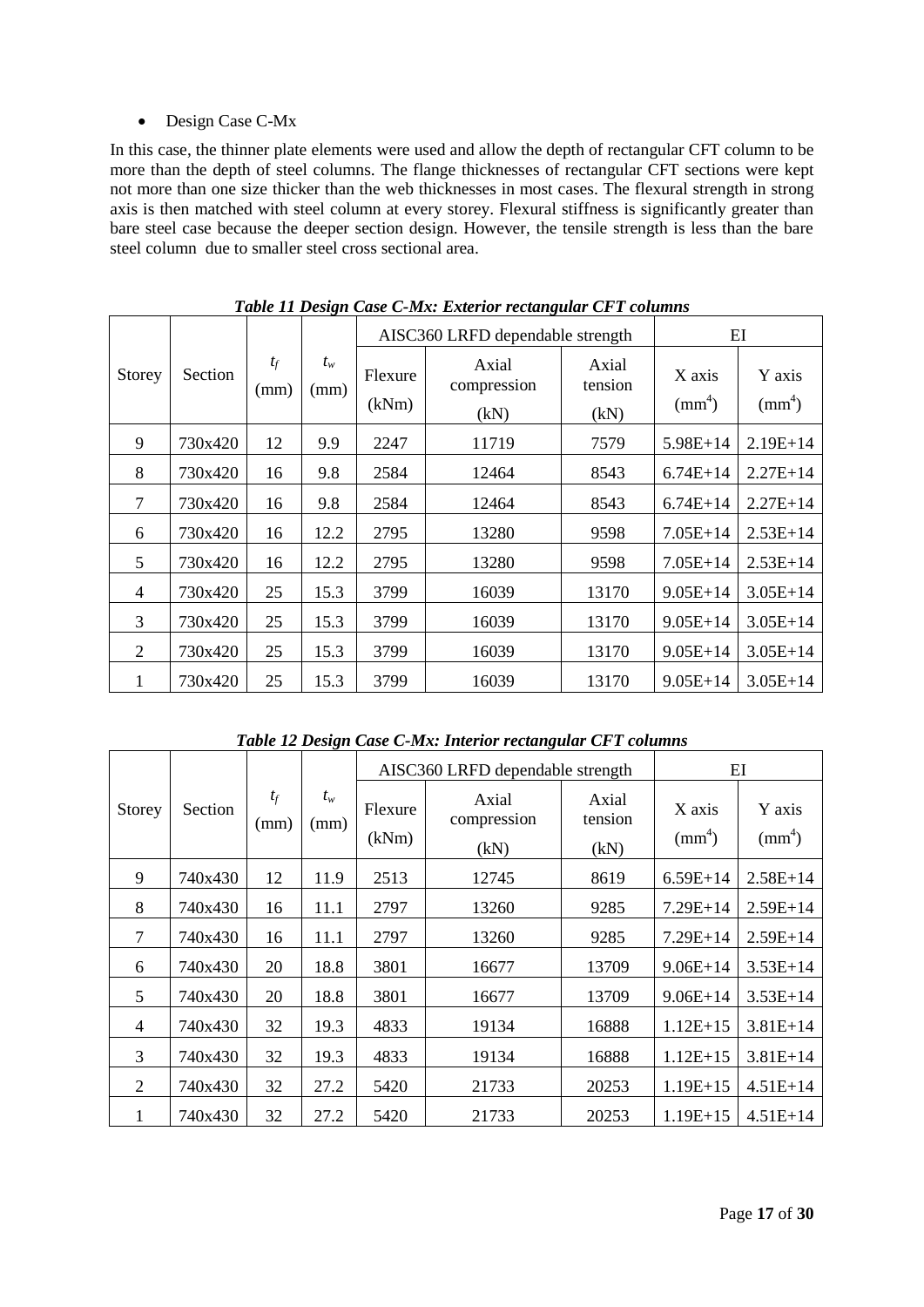## • Gravity columns

Rectangular CFT gravity columns are designed to have the same flexural strength as the bare steel gravity columns at the axial load level of 20% of the axial capacity.

|                |                |               |               | AISC360 LRFD dependable strength |                              |                          | EI                        |                        |
|----------------|----------------|---------------|---------------|----------------------------------|------------------------------|--------------------------|---------------------------|------------------------|
| Storey         | <b>Section</b> | $t_f$<br>(mm) | $t_w$<br>(mm) | Flexure<br>(kNm)                 | Axial<br>compression<br>(kN) | Axial<br>tension<br>(kN) | X axis<br>$\text{mm}^4$ ) | Y axis<br>$\text{m}^4$ |
| 9              | 400x400        | 8             | 8             | 668                              | 6113                         | 3951                     | $9.86E+13$                | $9.86E+13$             |
| 8              | 400x400        | 10            | 10            | 812                              | 6857                         | 4914                     | $1.14E+14$                | $1.14E+14$             |
| $\overline{7}$ | 400x400        | 10            | 10            | 812                              | 6857                         | 4914                     | $1.14E+14$                | $1.14E+14$             |
| 6              | 400x400        | 14.1          | 14.1          | 1092                             | 8357                         | 6856                     | $1.43E+14$                | $1.43E+14$             |
| 5              | 400x400        | 14.1          | 14.1          | 1092                             | 8357                         | 6856                     | $1.43E+14$                | $1.43E+14$             |
| $\overline{4}$ | 400x400        | 20.2          | 20.2          | 1479                             | 10529                        | 9667                     | $1.79E + 14$              | $1.79E+14$             |
| 3              | 400x400        | 20.2          | 20.2          | 1479                             | 10529                        | 9667                     | $1.79E + 14$              | $1.79E + 14$           |
| $\overline{2}$ | 400x400        | 29.5          | 29.5          | 2011                             | 13700                        | 13771                    | $2.27E+14$                | $2.27E+14$             |
| 1              | 400x400        | 29.5          | 29.5          | 2011                             | 13700                        | 13771                    | $2.27E+14$                | $2.27E+14$             |

*Table 13 Rectangular CFT gravity columns*

### *Beams and Connections*

Steel beams and connections for rectangular CFT frame were the same as for the bare steel frame except some minor dimension modifications on the connections due to different member sizes. This allows a clear comparison on the cost difference from rectangular CFT columns to be made.

### **Alternative beam-column moment connections design**

Some alternative rectangular CFT beam-column connections were preliminarily designed to discuss their constructability to the conventional bolted moment endplate connection. The design was based on the available literature and based on simple force transfer mechanism where there is no publication available. The cost and constructability associated with each type are discussed.

### *Moment end plate connection with through threaded rods or anchor bolts*

Long-through bolts in moment endplate connections can be replaced with threaded mild steel rods or concrete anchor bolts. The through-type connectors are preferred due to flange tension can be transferred as compression on the opposite side of the tube. The following issues affect the economy or performance when concrete anchor bolts are used;

- 1) connection and beam members need temporary support for erection before concrete filling, which adds extra cost and complexity to the construction;
- 2) anchor bolts need to be long enough and overlap with the opposite bolts to develop sufficient stress in concrete, so it may be hard to secure the bolts in the position during concreting;
- 3) the anchor bolts often have hook end, as shown in Figure 7, so the bolt hole and washer will need to be large enough to allow the anchor bolt to be inserted from the beam side.

Alternatively, headed shear studs, welded inside the tube shell, have been proposed as a replacement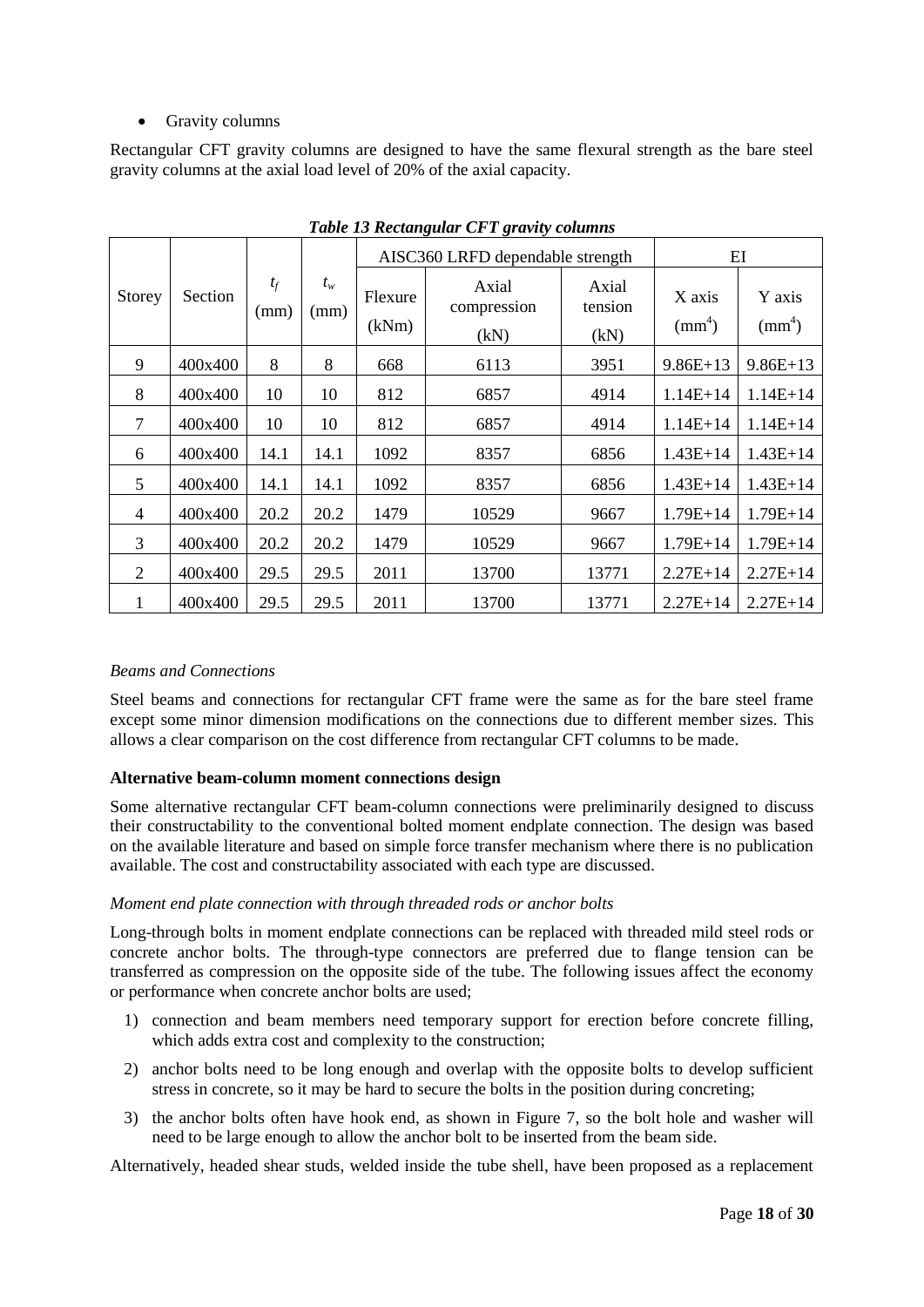for through-bolts. Application of internal shear studs were studied [\(Alostaz and Schneider 1996\)](#page-29-10). A piece of the tube shell was cut off and shear studs were welded on the inside face of the cut-off piece. The piece of shell was then welded back to the tube so the shear studs were inside. The connection presents the following fabrication difficulties;

1) the weld required is likely to be complete penetration butt weld because it is subjected to high column axial load demand so the need for cost increment and inspection arise,

2) temporary supports are needed for the case of site weld or in the case that the tube's strength alone is not enough to carry construction loads so the supports are needed until studs are in the hardened concrete.



*Figure 7 Example of moment endplate BCJ detail with anchor bolts*

#### *Through beam connection*

Design recommendations of through-beam connections were proposed by [\(Elremaily and Azizinamini](#page-29-2)  [2001\)](#page-29-2) based on their finite element analyses and experiments on CCFT. The equations have been slightly modified here for rectangular CFT columns. The column-to-beam moment ratio is recommended by [Elremaily and Azizinamini i](#page-29-8)s 1.5 for full penetration butt welds and 2.0 for fillet welds to avoid failure at the column. The proposed design equation for the dependable joint shear strength,  $\phi V_{ih}$  depends on the beam stub strength,  $V_{wn}$  the concrete panel strength,  $\phi V_{csn}$  and the tube shell strength,  $V_{tn}$  as given in Equations 10-12, where  $\phi = 0.7$ ,  $f_{yw}$ ,  $f_{yt}$  = yield strength of beam web and tube,  $f'_{c}$  = concrete compressive strength,  $d_{c}$  = depth of beam web,  $t_{w}$  = beam web thickness,  $A_{s}$ ,  $A_c$  = cross sectional area of steel tube and concrete.

$$
\phi V_{jh} = \phi (V_{wn} + V_{csn} + V_{tn})
$$

$$
V_{wn} = 0.6 f_{yw} d_c t_w \tag{10}
$$

$$
V_{csn} = 1.99 \sqrt{f'}_c A_c \tag{11}
$$

$$
V_{tn} = 0.6 f_{yt} A_S \tag{12}
$$

The proposed design equations for weld design between beam flange and tube shell are given in Equation 13-14, where  $\phi_b = 0.9$ ,  $f_{yf}$  = yield strength of beam flange,  $b_f$ ,  $t_f$  = beam flange width and thickness,  $t_t$  = thickness of tube wall,  $\sigma_v$  = maximum tensile stress in tube wall corresponding to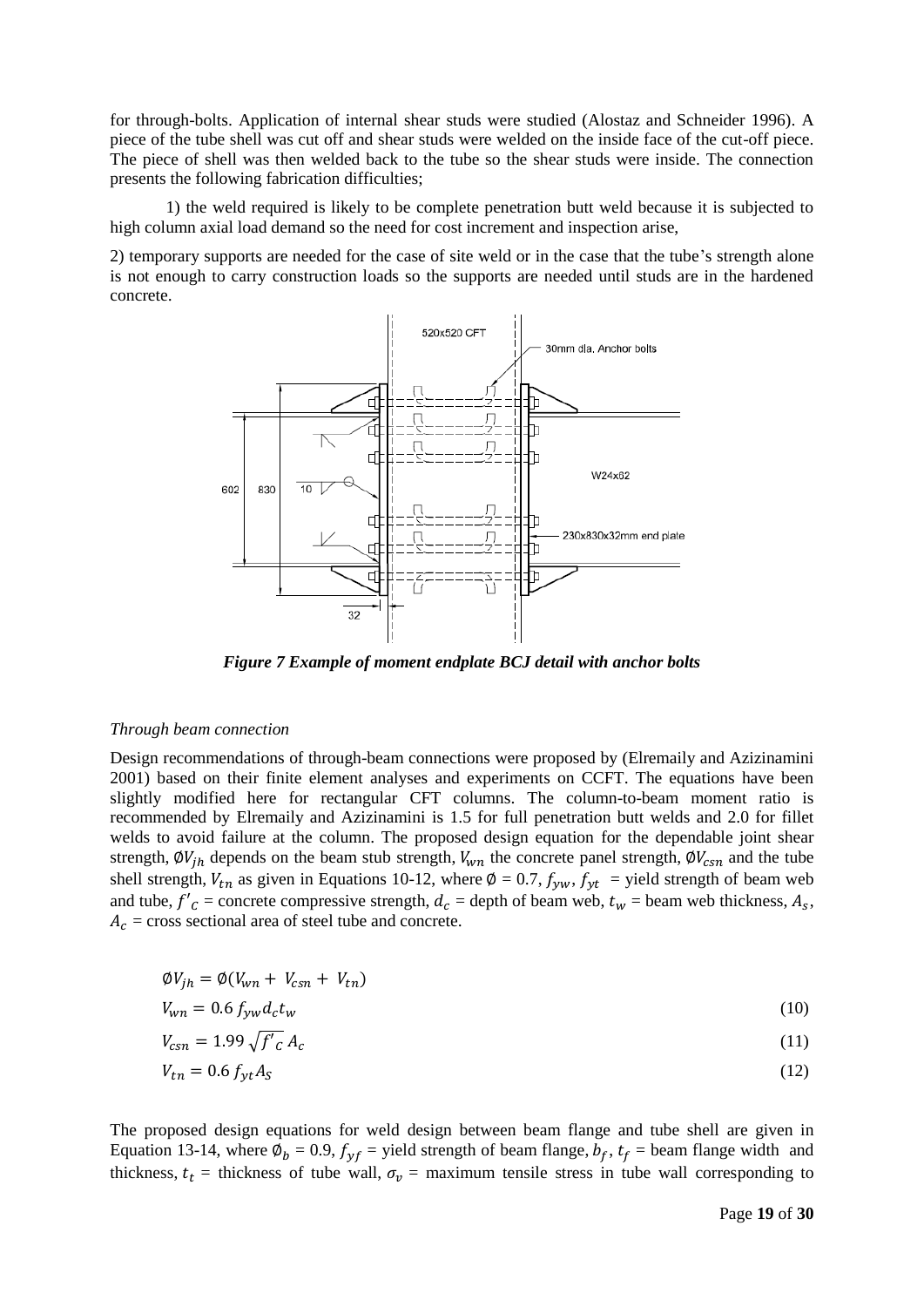column moment and axial load.

$$
h = 1.5 \left( \frac{0.3 \phi_b f_{yf} t_f b_f}{2 b_f} \right)
$$
 Horizontal force per well unit length (13)  

$$
v = \sigma_v t_t
$$
Vertical force per well unit length (14)

#### *Diaphragm connection*

Empirical equations for calculating ultimate tensile strength of external,  $P_{U,ext}$ , and through diaphragms, *PU,int*, were proposed by [\(Morino and Tsuda 2003\)](#page-29-1).

$$
P_{U,ext} = 1.42(2(4t + tS)tF1 + \frac{4}{\sqrt{3}}hStSF2)
$$
\n(15)

$$
P_{U,int} = 1.42(D + 2h_S - d_f)^2 \frac{B_f t_S}{d_f^2} F_2
$$
\n(16)

Here  $P_U$  = Ultimate tensile strength of diaphragm; t = thickness of rectangular CFT;  $t_s$  = thickness of diaphragm;  $F_1, F_2$  = design strengths of steel tube and diaphragm respectively;  $d_f$  = diameter of internal opening for concreting;  $h_s =$  diaphragm dimension at corner of rectangular CFT.



*a) Through type cross-section b) External cross-section* 



*Figure 8. Diaphragm Beam-Column Joint Details*

The main problem with through-diaphragm fabrication is the steel tube needed to be cut and welded to the top and bottom side of the diaphragm. Complete penetration butt weld is usually required in this situation due to high load transferring demand in the column, hence making the fabrication cost much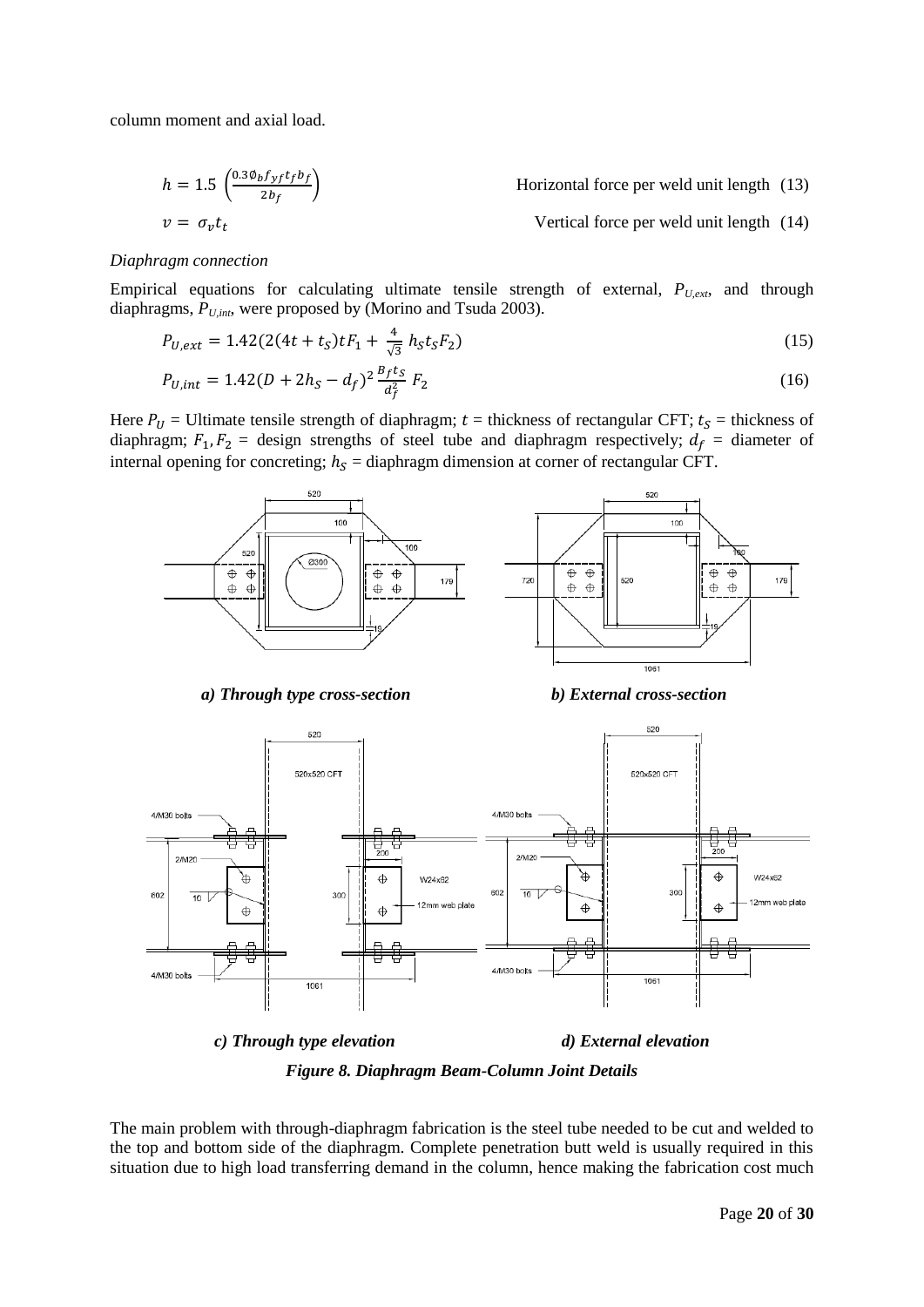higher. These types of connection are common in Japan where fabrication quality control is very stringent. However, there were some examples of weld fracture failure of this type of connection in Kobe earthquake. Moreover, the distance between top and bottom diaphragms is needed to be fabricated accurately to avoid excessive tolerance or unfitting when erecting the beam.

#### *T-stub connection*

T-stub connections may be designed to be rigid or with flexibility. Several force transfer mechanisms were considered in the design including; 1) shear in flange bolts, 2) yielding in T-stub stem, 3) bending in T-stub flange, and 4) tension and prying effect in through bolts.

T-stub connection type has been appreciated by the NZ steel industry in its ease of fabrication and erection. Using bolts only increases ability to adjust the position during erection. No field or shop welding is required. It is also relatively easy to make a low damage connection here by fixing the top flange and allowing energy dissipation on the bottom flange. Details of this type are described in MacRae et al. (2010) and MacRae (2011) for different types of energy dissipation mechanism.



*Figure 9 T-stub connection*

Table 14 presents a summary of the relative advantages of the different moment frame beam column joint connection types. All of the connections can be used in low damage construction by moving the location of energy dissipation away from the joint in the beam itself. In some cases, the low damage connection may be incorporated as part of the connection itself. Providing low damage connections beside any of the beam-column-joint details listed below will result a system with excellent performance.

|  |  |  | <b>Table 14. Summary of Relative Advantages of Different Beam-Column Joint Details</b> |  |  |  |  |  |
|--|--|--|----------------------------------------------------------------------------------------|--|--|--|--|--|
|--|--|--|----------------------------------------------------------------------------------------|--|--|--|--|--|

| Type               | Advantages                                                                                                                                              | Disadvantages                                                                                                             |
|--------------------|---------------------------------------------------------------------------------------------------------------------------------------------------------|---------------------------------------------------------------------------------------------------------------------------|
| Moment<br>endplate | Familiar design concept to designers<br>$\bullet$<br>Wide choices of fasteners<br>Can be used for 2-way frames<br>No site welding required<br>$\bullet$ | Need of shimming for construction<br>tolerance<br>Poor fastener choice can be<br>inefficient and expensive                |
| Through-<br>beam   | Strong and ductile<br>Low damage type connection easily<br>$\bullet$<br>incorporated away from the joint<br>Construction tolerance allowed              | Site weld usually required at tube<br>Concrete compaction problem<br>around through beam<br>Not suitable for 2-way frames |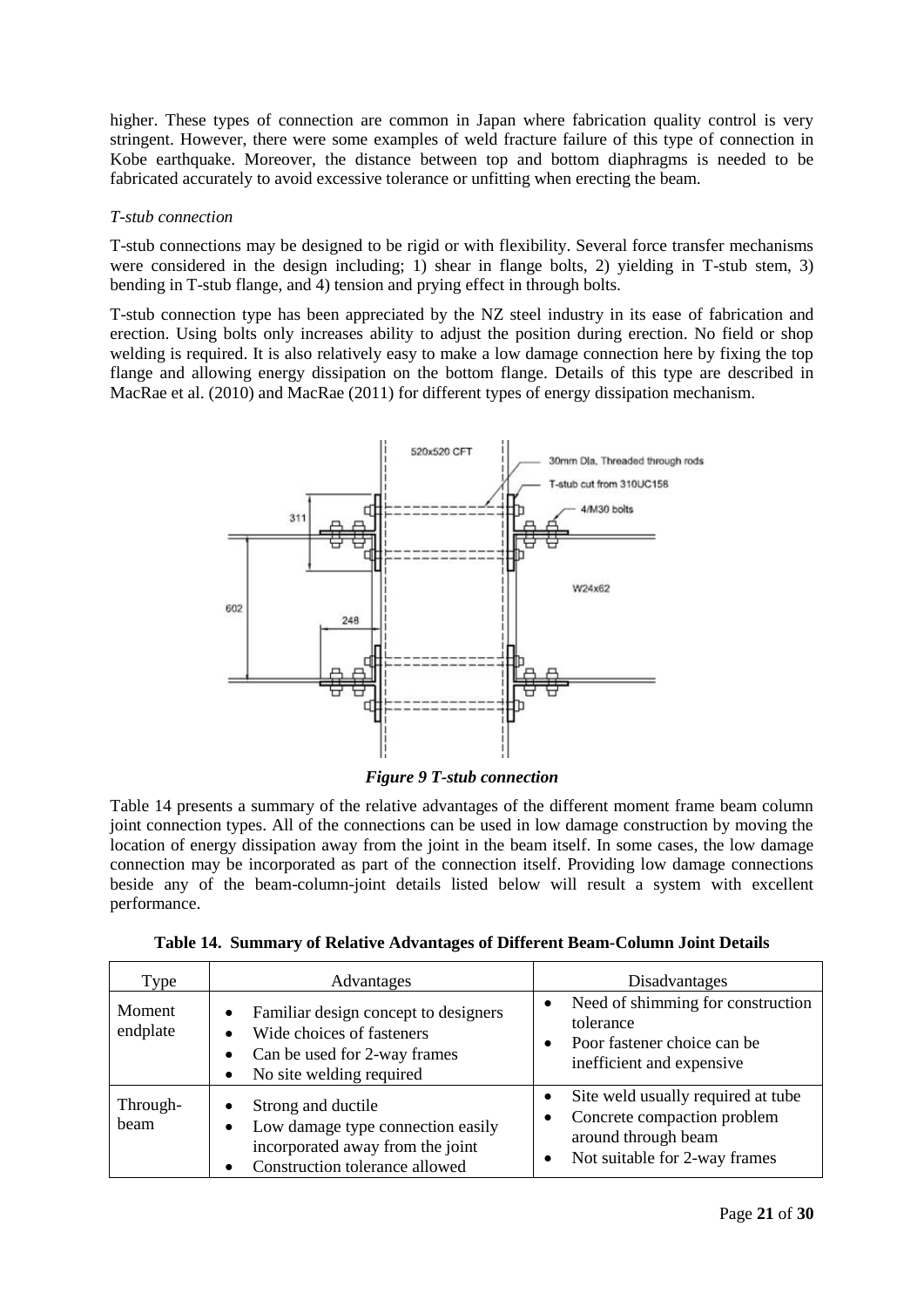| Diaphragm | Efficient force transfer mechanism<br>$\bullet$<br>Suitable for 2-way frames<br>٠<br>Construction tolerance allowed<br>No site weld required<br>٠<br>Easy to make low-damage detail                                                                              | Complex shop weld requirement<br>$\bullet$<br>for internal stiffeners, but not for<br>external stiffeners<br>Concrete compaction quality<br>$\bullet$<br>control for internal stiffeners |
|-----------|------------------------------------------------------------------------------------------------------------------------------------------------------------------------------------------------------------------------------------------------------------------|------------------------------------------------------------------------------------------------------------------------------------------------------------------------------------------|
| T-stub    | Rigidity can be tuned by proportioning<br>٠<br>connector mechanisms<br>No weld required, bolt only<br>$\bullet$<br>2-way connection easily designed<br>٠<br>Construction tolerance allowed<br>٠<br>Easy to fabricate and erect<br>Easy to make low-damage detail | Complicated design                                                                                                                                                                       |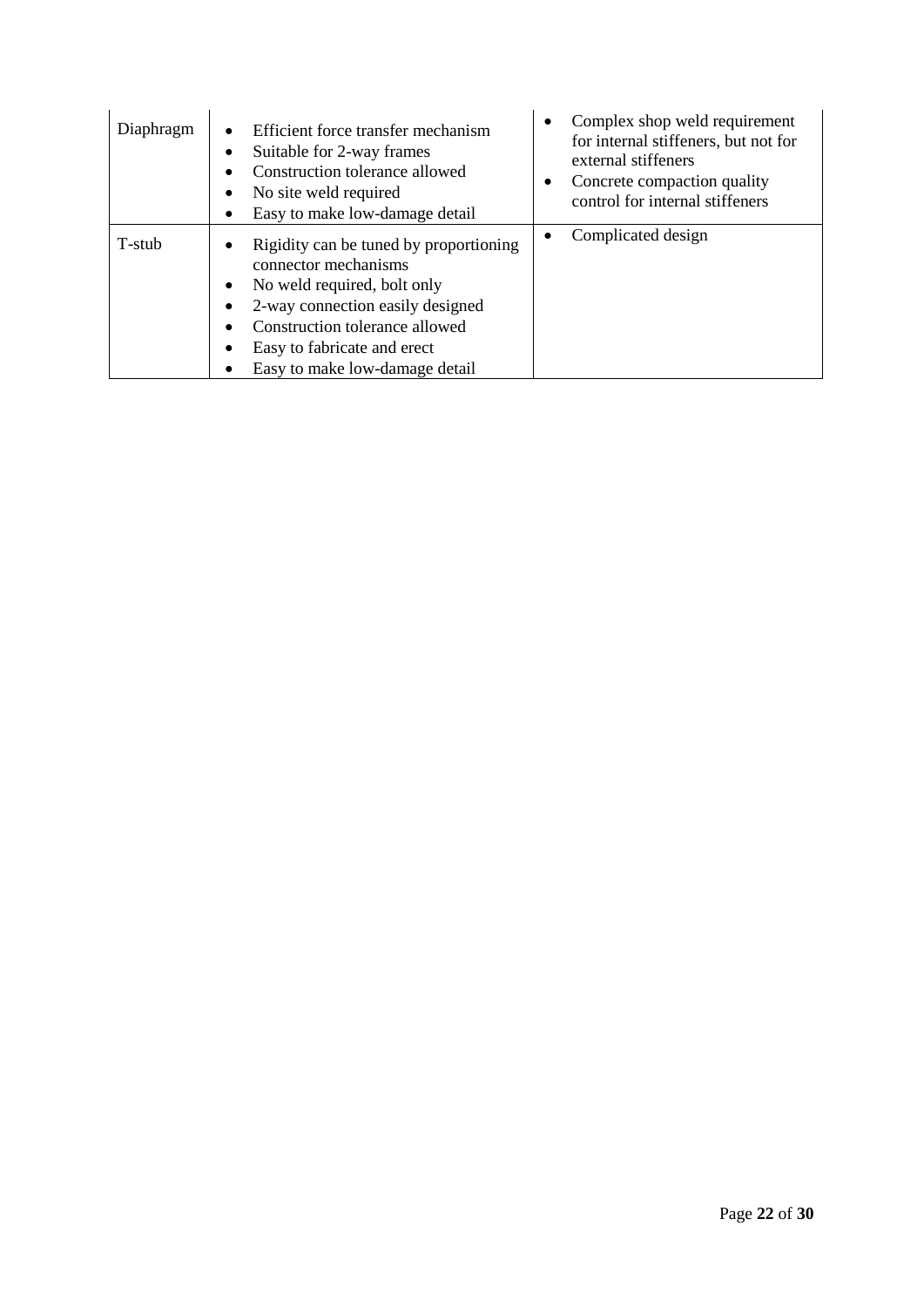### **FRAME ANALYSIS**

#### **Frame models**

Simple 2D analytical models were created and analyses were done using finite element code programme, RUAUMOKO [\(Carr 2008\)](#page-29-11). The purpose of the analyses was to confirm the similarity in the seismic behaviour of the two frames. The rectangular CFT design case A-EIx was chosen for analysis and comparison because it was designed to the same stiffness as the steel frame. Since the column stiffness is identical, the seismic performances of the frame are similar, therefore allowing the two frames to be compared by cost only. Since the design of members in most frames is governed by stiffness, rather than strength, any difference in column strength does not significantly affect the behaviour as the columns are expected to remain elastic, except perhaps at the base.

Simplified assumptions were made in the modelling process and kept consistent among the two frames. The models were centreline models which all the members were connected at the nodes. Joint panels were excluded based on the assumption of negligibly small joint panel deformations. Interaction between the frames and slab was neglected. A fictitious column was modelled and pin connected to the frames to induce lateral force increment to the frames due to P-Delta effect.

Giberson one component model, which lumped plasticity at both ends, [\(Carr 2008\)](#page-29-11) was used for all flexural members. The plastic hinge length at each end was approximated at one sixth of member span to ensure moment-curvature bilinear rule is consistent with force-displacement relationship. Columns were model as beam-column members which interaction between moment and axial load was taken into account. Bilinear hysteresis rule with 0.5% post-yield resistance was employed.

Strengths of the steel beams for both frames were calculated based on NZS 3404:1997 assuming the beams are fully braced so out-of-plane effect does not occur. Steel columns strengths were obtained from moment-axial load interaction diagram based on NZS 3404 while AISC 360 procedure was used for rectangular CFT columns. Details of moment-axial load interaction can be found in the previous sections.

Seismic masses used in the analyses were extracted from SAC frame design information [\(FEMA-](#page-29-7)[355C 2000\)](#page-29-7). Gravity loads were derived from seismic masses and evenly distributed to the members proportioned to tributary floor areas.

### **Pushover analysis**

A monotonic lateral linear force distribution was applied to the frames. P-Delta effect was not considered due to a limitation of RUAUMOKO which does not permit negative post-elastic stiffness for fixed force distributions. The pushover analyses were terminated at the top displacement of 4% drift.

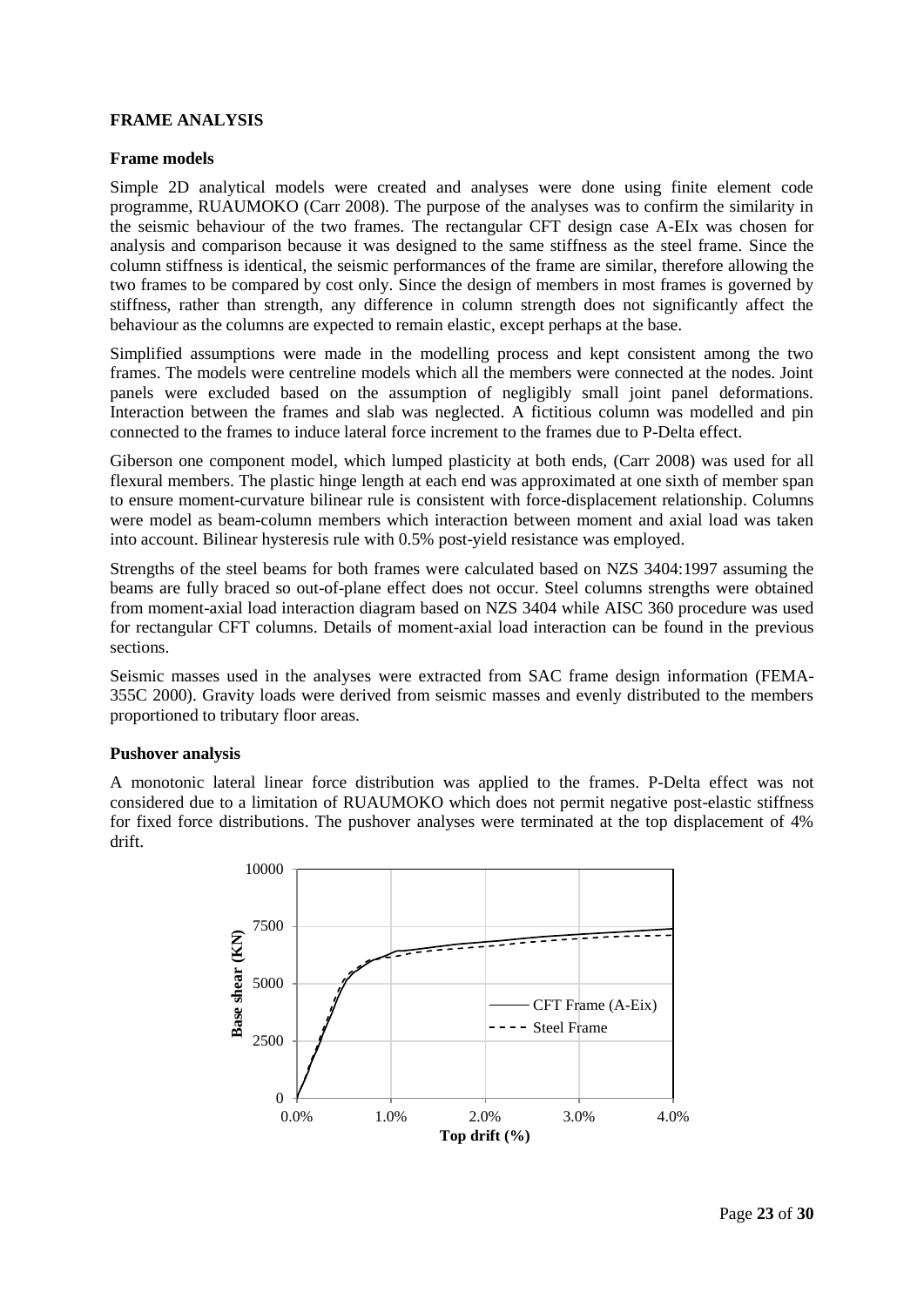#### *Figure 10 Pushover curves*

<span id="page-23-0"></span>The fundamental periods from modal analyses are almost the same, they are 2.3 and 2.2 seconds for steel frame and CFT frame respectively. It can be seen from [Figure 10,](#page-23-0) the pushover curves of the two frames are similar. Slightly different frame stiffness is because geometrical difference in column size, beam length and plastic hinge zone. The base shear capacities are 5900 and 5600 kN for steel and CFT frames. The 5% difference comes from column geometrical difference and slightly smaller CFT columns strength in the stiffness-matching design case (case A-EIx). In conclusion, the result confirms two frames have comparable capacities.

#### **Inelastic time history analysis**

The two frames were analysed in the real earthquake events. 2011 Christchurch earthquake records measured from three stations, Botanic garden (CBGS\_N89W), Cathedral College (CCCC\_N64E), and Resthaven (REHS S88E), were used to excite the structures. The records were unscaled and are compared with NZS1170.5 design acceleration spectra in [Figure 11.](#page-23-1) The 0.22 and 0.30 hazard factors (Z) represent the code provision before and after 2011 Christchurch events. The acceleration demands from the records are close to the design spectra at the structure periods.



*Figure 11. Acceleration spectra*

<span id="page-23-1"></span>The frames behaved satisfactorily during the analyses. Beam plastic hinges of every storey were activated and most of them occurred before the column bases yielded in flexure. The higher mode effects and asymmetries of the earthquake records were clearly noticed. The results in (a) [Steel frame](#page-24-0) [\(b\) CFT frame](#page-24-0)

### *Figure 12. [Maximum inter-storey drift](#page-24-0)*

and [Figure 13](#page-24-1) reflect such phenomena.

The maximum inter-storey drifts demand of the steel frame is higher than rectangular CFT frame. However, the simple analytical models were not expected to capture the difference and further detailed models and analyses are recommended if the drift results are important. The result in [Figure 13](#page-24-1) is sufficient for this project to confirm the comparable behaviour of the steel and composite frames.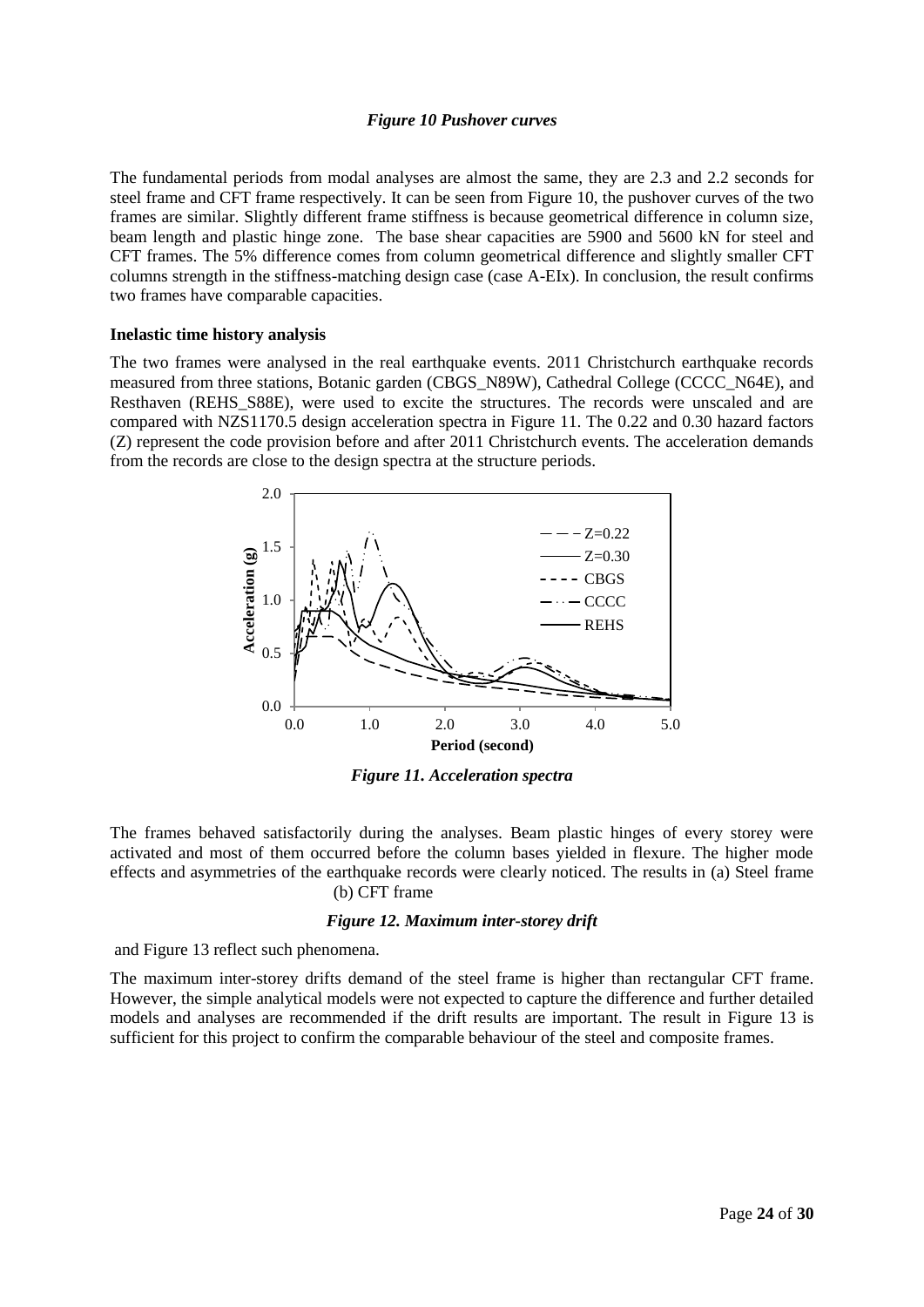

<span id="page-24-0"></span>



<span id="page-24-1"></span>*Figure 13. Maximum inter-storey drift envelopes*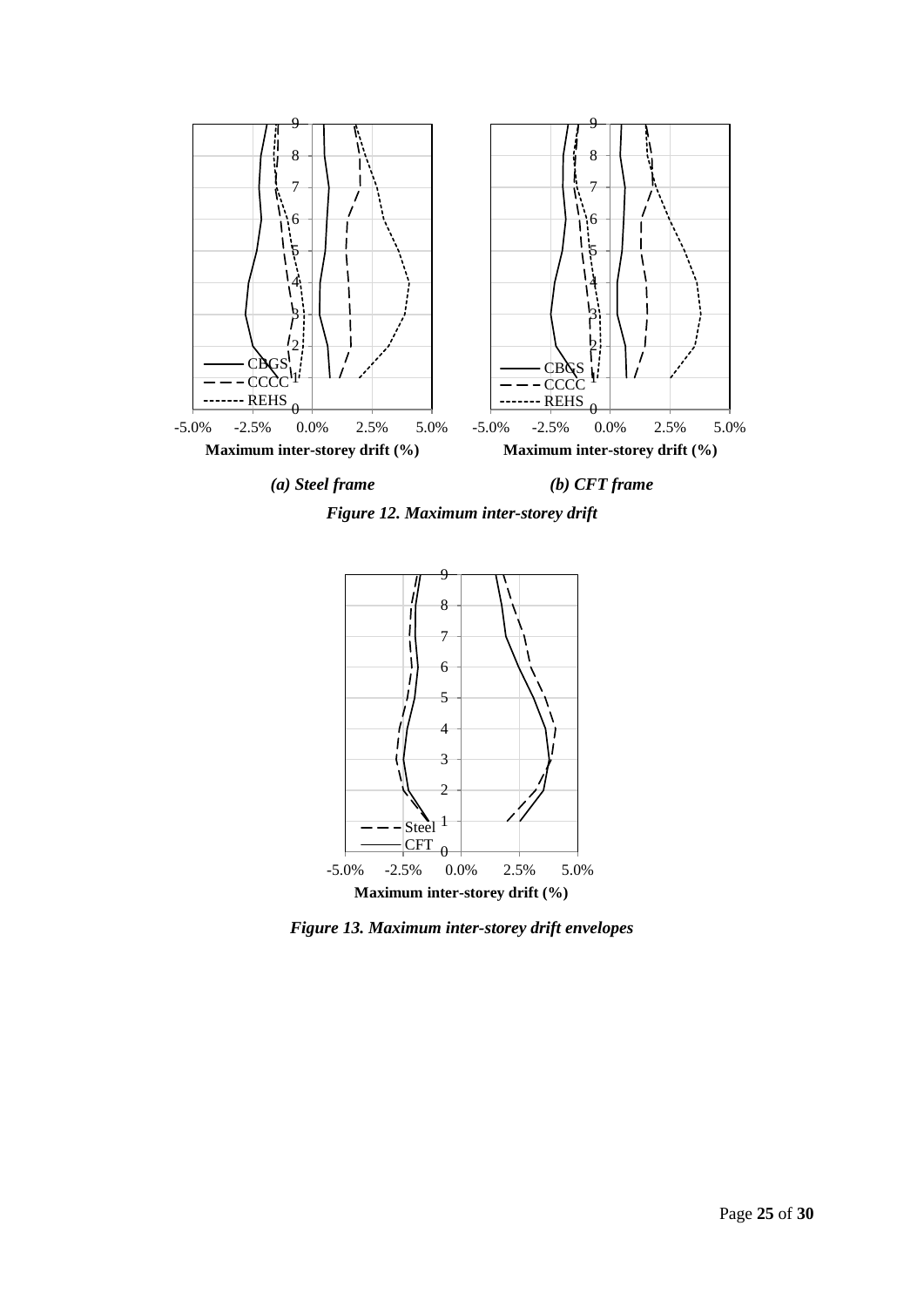### **FRAME COST STUDY**

Since the responses of the frames are similar, the major parameter affecting whether or not an engineer will select a composite rectangular CFT column is the cost. The construction cost estimate of the 5 design cases, base steel frame and four rectangular CFT frames, were carried out. The cost estimate was based on bare frame structures and without slabs and non-structural components. The unit prices, material and fabrication, were kindly provided by *John Jones Steel Ltd*, Christchurch, NZ. It should be noted that the size of SAC steel frame chosen for the study was relatively large compared to what is commonly used by the NZ steel industry. As a result, the cost per square metre or per storey may not within the common NZ range. Future studies about composite construction in NZ should take into account an appropriate scale of projects to suit the NZ industry.

### **Study 1. Cost of columns**

Average per-metre cost of steel and rectangular CFT columns were derived and summarised in [Table](#page-25-0)  [14](#page-25-0) for the cases considered in [Figure 6.](#page-12-0) The cost of bare steel column was considered from built-up section. Rectangular CFT designs are not competitive in term of cost based on this study except design Case C-Mx. The supply rate, material and shop-fabrication, of rectangular CFT columns were significantly higher than the rate of built-up I-section steel columns. The reason is mainly due to the expense of butt welds used in built-up rectangular CFT fabrications used. Typical NZ construction only uses fillet welding for welded steel columns.

The weights of steel plates were similar in all designs except Case C-Mx. Hence the site erection rates per ton were also similar for all columns. The concrete material and installation cost was less than 3 per cent.

<span id="page-25-0"></span>

|                       |                           | Average per metre cost components (NZD) |               |        |                   |       |       |          |  |
|-----------------------|---------------------------|-----------------------------------------|---------------|--------|-------------------|-------|-------|----------|--|
| Design cases          | Material &<br>Fabrication |                                         | Site erection |        | Concrete material |       | Total |          |  |
| <b>Steel</b>          | \$                        | 328.06                                  | \$            | 570.59 | \$                |       | \$    | 898.65   |  |
| <b>CFT Case A-EIx</b> | \$                        | 802.97                                  | \$            | 425.77 | \$                | 14.94 | \$    | 1,243.68 |  |
| <b>CFT Case A-Mx</b>  | \$                        | 1,020.89                                | \$            | 539.14 | \$                | 14.04 | \$    | 1,574.06 |  |
| <b>CFT Case B-Mx</b>  | \$                        | 1,017.32                                | \$            | 539.44 | \$                | 13.05 | \$    | 1,569.81 |  |
| CFT Case C-Mx         | \$                        | 524.91                                  | \$            | 350.17 | \$                | 20.82 | \$    | 895.90   |  |

*Table 14. Average cost components per metre of column*

When CFT columns are used in medium and high rise buildings the required steel tube sizes are likely to be larger than NZ market-available sizes of RHS or CHS. Hence built-up CFT sections are common. The cost of a CFT member significantly comes from welds. Preferable built-up technique for a rectangular CFT is using four flat plates and fillet weld. The cost of fillet welding is commonly accepted but however, in a very large rectangular CFT section butt weld may be required to allow the built-up section to develop sufficient confinement and sustain construction loads. The cost of complete penetration butt welding can be as high as ten times the fillet weld for the same plate thickness due to inspection costs. A partial penetration butt weld can be designed as a solution compromising between strength and fabrication cost. An alternative solution uses thinner steel plate and fillet welding. However, a larger column cross section is needed which may reduce the available space of the floor.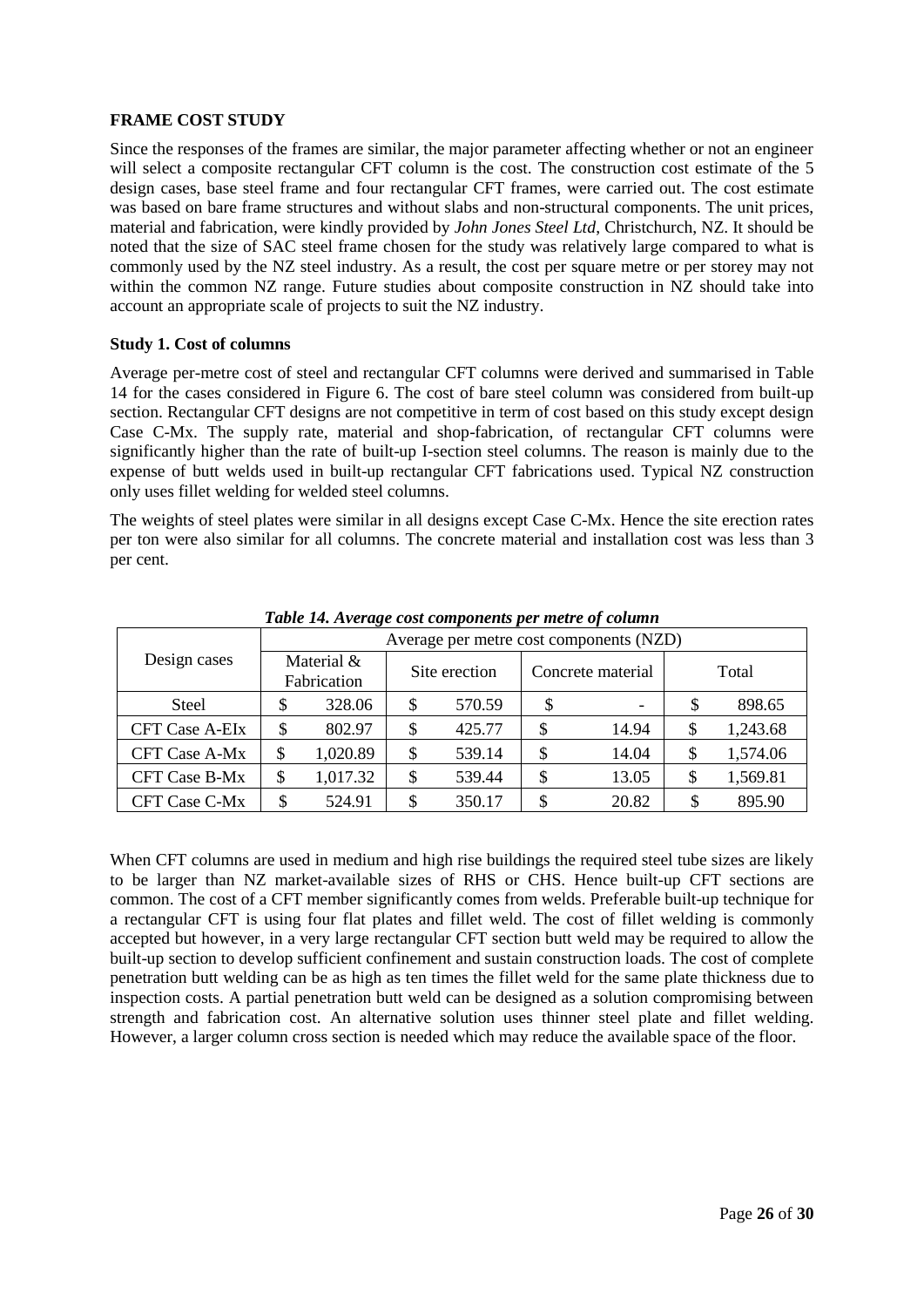### **Study 2. Cost of a 2D moment frame**

Cost components of a moment frame are shown in [Table 15](#page-26-0) and [Table 16.](#page-26-1) It can be seen, the biggest contribution to the frame cost comes from beams. Columns contribute around 26 to 39 per cents while around 10 to 15 per cents come from connections. [Table 16](#page-26-1) also provides the view of what cost component should be targeted if the overall cost reduction is to be achieved.

The column costs are in the same order as per-metre cost. Beam components are the same for all designs. Although the connections were specifically designed to different column sections, the costs of the connections are almost the same for all designs. The cost of the connection in this study includes column base plates, splices and beam-column joints. It should be noted that the rectangular CFT connections were designed to be similar to what used in the steel frame. The available low-damage connections for rectangular CFT were not taken into account.

<span id="page-26-0"></span>

| Twore To Cost comparison for one moment frame |                                 |                |             |              |                |  |  |  |
|-----------------------------------------------|---------------------------------|----------------|-------------|--------------|----------------|--|--|--|
|                                               | Cost per one moment frame (NZD) |                |             |              |                |  |  |  |
| Design cases                                  | Columns                         | Beams          | Connections |              | Total          |  |  |  |
| Steel                                         | 673,987.81<br>S.                | \$1,562,610.96 | \$          | 405,756.86   | \$2,642,355.62 |  |  |  |
| <b>CFT Case A-EIx</b>                         | 932,760.52                      | \$1,562,610.96 | \$          | 305,960.09   | \$2,801,331.57 |  |  |  |
| <b>CFT Case A-Mx</b>                          | \$1,180,544.33                  | \$1,562,610.96 | \$          | 316, 354. 15 | \$3,059,509.44 |  |  |  |
| <b>CFT Case B-Mx</b>                          | \$1,177,354.13                  | \$1,562,610.96 | \$          | 317,166.33   | \$3,057,131.42 |  |  |  |
| <b>CFT Case C-Mx</b>                          | 671,924.70                      | \$1,562,610.96 | \$          | 301,135.01   | \$2,535,670.68 |  |  |  |

# *Table 15 Cost comparison for one moment frame*

### *Table 16 Cost comparison for one moment frame*

<span id="page-26-1"></span>

|                       | Cost per one moment frame (percentage) |              |             |       |  |  |
|-----------------------|----------------------------------------|--------------|-------------|-------|--|--|
| Design cases          | Columns                                | <b>Beams</b> | Connections | Total |  |  |
| Steel                 | 26%                                    | 59%          | 15%         | 100%  |  |  |
| <b>CFT Case A-EIx</b> | 33%                                    | 56%          | 11%         | 100%  |  |  |
| <b>CFT Case A-Mx</b>  | 39%                                    | 51%          | 10%         | 100%  |  |  |
| <b>CFT Case B-Mx</b>  | 39%                                    | 51%          | 10%         | 100%  |  |  |
| <b>CFT Case C-Mx</b>  | 26%                                    | 62%          | 12%         | 100%  |  |  |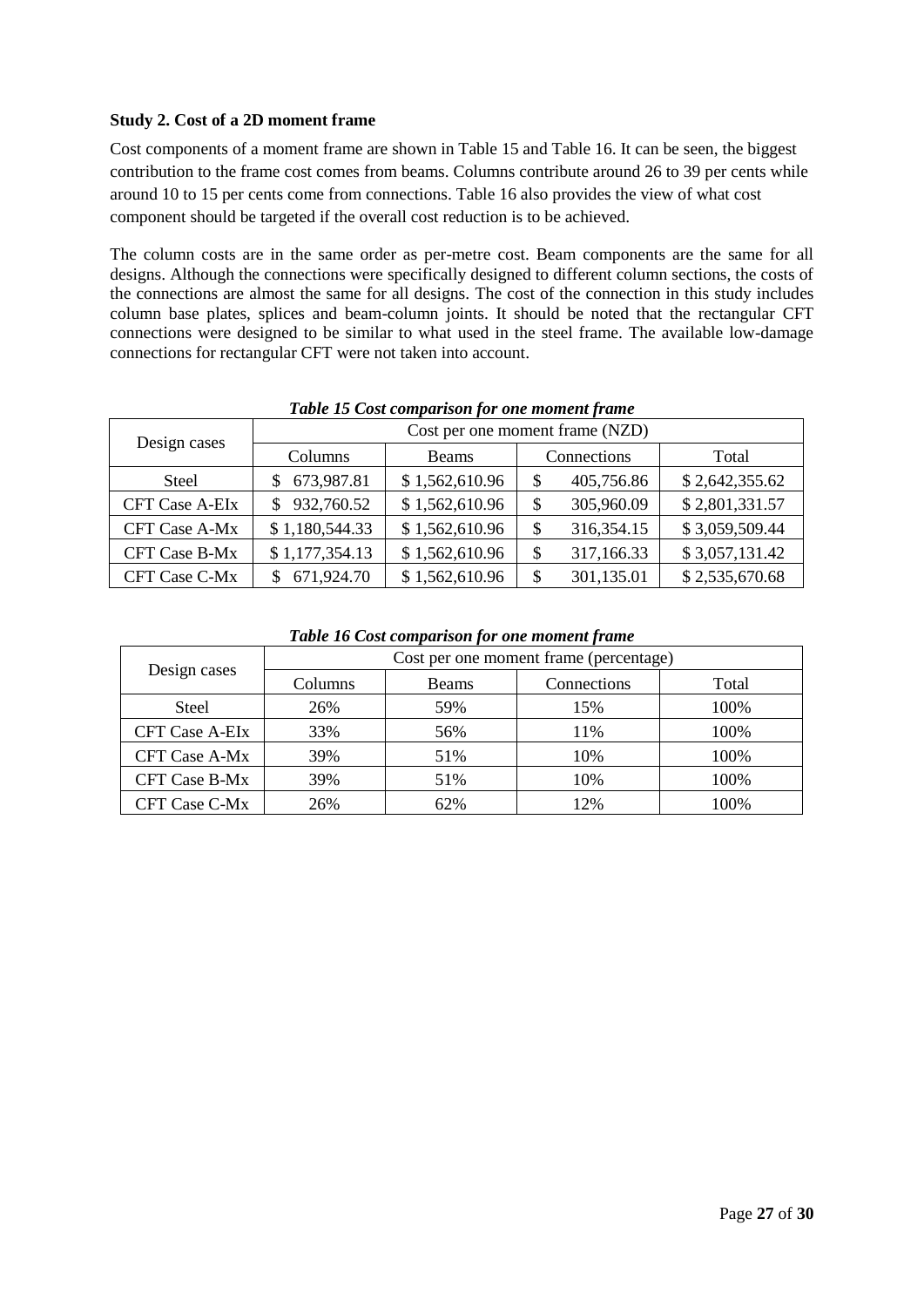### **Study 3. Cost of 3D frames (Entire building)**

The last task of cost study was to take the internal gravity frames into account. The cost summary of entire building, resulting from the costs of the moment frame only and the gravity frame only, is presented in [Table 17.](#page-27-0) This is done for the cases when the gravity frame uses steel columns only, or uses composite columns.

<span id="page-27-0"></span>

| Design cases             | Cost per entire building (frames only) (NZD) | Ratio of<br>bare steel |                 |           |
|--------------------------|----------------------------------------------|------------------------|-----------------|-----------|
|                          | Moment frame                                 | Gravity frame          | Total           | structure |
| <b>Steel</b>             | \$10,569,422.49                              | 1,496,032.12<br>\$     | \$12,065,454.61 | 1.00      |
| with CFT gravity frame   |                                              |                        |                 |           |
| <b>CFT Case A-EIx</b>    | \$11,205,326.28                              | \$<br>2,207,958.14     | \$13,413,284.42 | 1.11      |
| <b>CFT Case A-Mx</b>     | \$12,238,037.74                              | 2,207,958.14<br>\$     | \$14,445,995.88 | 1.20      |
| <b>CFT Case B-Mx</b>     | \$12,228,525.69                              | 2,207,958.14<br>\$     | \$14,436,483.83 | 1.20      |
| <b>CFT Case C-Mx</b>     | \$10,142,682.71                              | 2,207,958.14<br>\$.    | \$12,350,640.85 | 1.02      |
| with steel gravity frame |                                              |                        |                 |           |
| <b>CFT Case A-EIx</b>    | \$11,205,326.28                              | 1,496,032.12<br>\$.    | \$12,701,358.39 | 1.05      |
| <b>CFT Case A-Mx</b>     | \$12,238,037.74                              | 1,496,032.12<br>\$     | \$13,734,069.86 | 1.14      |
| <b>CFT Case B-Mx</b>     | \$12,228,525.69                              | 1,496,032.12<br>\$     | \$13,724,557.81 | 1.14      |
| CFT Case C-Mx            | \$10,142,682.71                              | 1,496,032.12<br>\$     | \$11,638,714.82 | 0.96      |

*Table 17 Cost comparison for entire frame structure*

The rectangular CFT gravity column is more expensive than its steel counterpart. The reason is because of butt weld requirement which has been described previously. In smaller project hollow sections can be used to reduce the cost of building up the section. The percentage of gravity frame cost is around 11 to 18 and the major cost contribution comes from moment resisting frames. The overall conclusion from [Table 17](#page-27-0) is the costs of rectangular CFT moment frame structures range from 4% lower to 14% higher than bare steel structure if compare using the same steel gravity frame.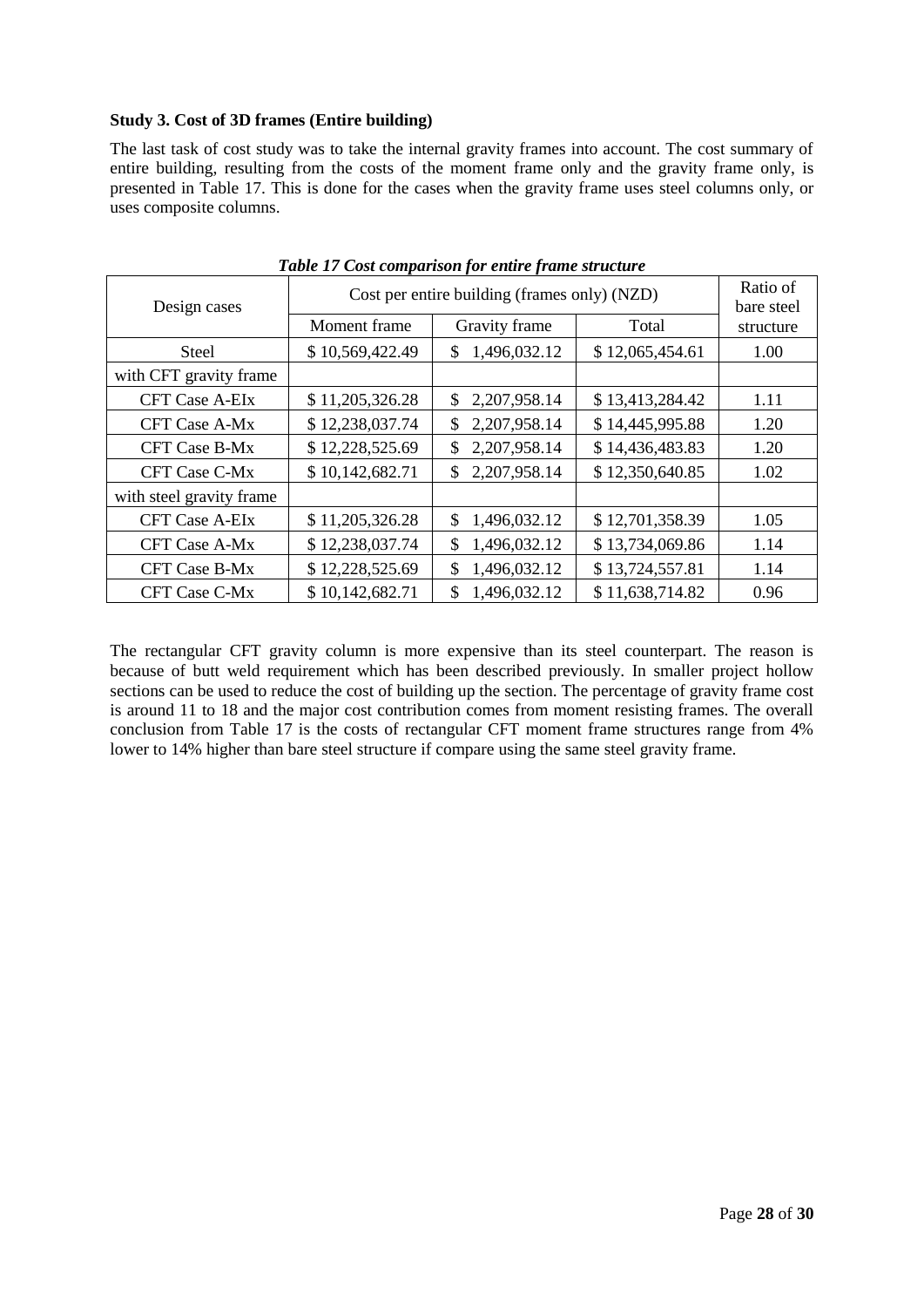### **CONCLUSION**

This paper describes previous work on the experimental performance of connections to composite columns in one-way seismic frames, compares the seismic response of frames where the columns have similar properties to conventional response to conventional construction, describes a cost comparison of the composite column frames with traditional steel column frames, and the constructability of different systems is discussed. It was shown that:

- 1. Significant studies have been conducted on a range of composite column to steel beam connection for moment frames. These include, bolted end plate connections, throughbeam, diaphragm, and T-stub connections. Those most promising for NZ are those which have both a low materials and construction cost. Through-beam connections seem effective for one-way frames. Here, Christmas-tree type construction may be used where a short beam is to be placed through the column and all welding conducted in the factory. Then, in the field, beams may be bolted to the beam stubs using low damage seismic connections. However, in case of two-way columns, T-stub and bolted end-plate connections for rectangular CFTs and external diaphragm connections for circular CFT are preferred. All of these options allow easy site adjustment during erection and this reduces the construction cost. T-stub connections are also quick to build as no welding is required. Low-damage connection details can be included easily into a T-stub connection.
- 2. The behaviour of a particular building system with rectangular CFT columns is compared to one with traditional structural steel I-shaped columns. The seismic frames are one way and in both cases the bolted end plate connections were used at the beam ends to the columns. The stiffness/strength properties of the columns in both cases were similar, so that the seismic performance of both frames was similar. Since the response was similar, the difference was cost. Here, the relative costs of the entire building with composite columns ranged between 96% and 120% of the cost of the traditional steel frame depending on the CFT column design. CFT column cost per linear metre is, in general, higher than structural steel column cost, mainly due to butt weld requirement for large section fabrication. Moreover, column and connection cost contributions are less than the cost contribution from steel beams.
- 3. For structures in which the columns are expected to carry moment from frames in two orthogonal directions it is expected that buildings with composite columns may be significantly more economical than those with non-composite columns. Also, different connection types may also influence the cost. Further considerations of the following may change the relative desirability of columns with CFT composite construction. These include modifications to design procedures, multidirectional loading, usable architectural space considerations, the need for formwork, different tube construction methods, the use of low damage connections with composite columns, and different beam-column joint details (e.g. bonded vs. unbounded rods in beam end-plate connections), etc.